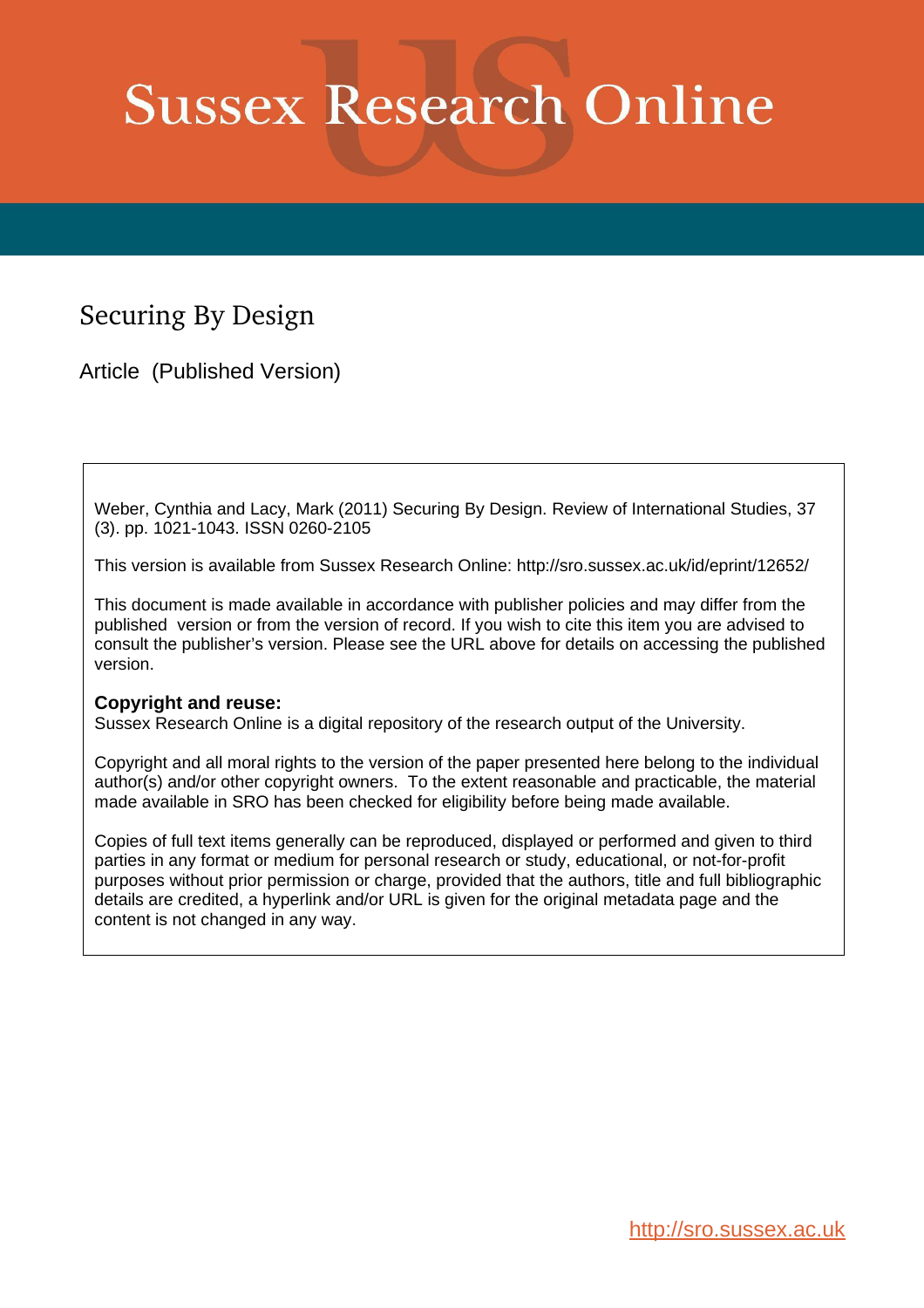### **Review of International Studies**

http://journals.cambridge.org/RIS

Additional services for *Review of International Studies:*

Email alerts: Click here Subscriptions: Click here Commercial reprints: Click here Terms of use : Click here



### **Securing by design**

CYNTHIA WEBER and MARK LACY

Review of International Studies / Volume 37 / Issue 03 / July 2011, pp 1021 - 1043 DOI: 10.1017/S0260210510001750, Published online: 01 March 2011

Link to this article: http://journals.cambridge.org/abstract\_S0260210510001750

#### **How to cite this article:**

CYNTHIA WEBER and MARK LACY (2011). Securing by design. Review of International Studies, 37, pp 1021-1043 doi:10.1017/S0260210510001750

**Request Permissions :** Click here

CAMBRIDGE JOURNALS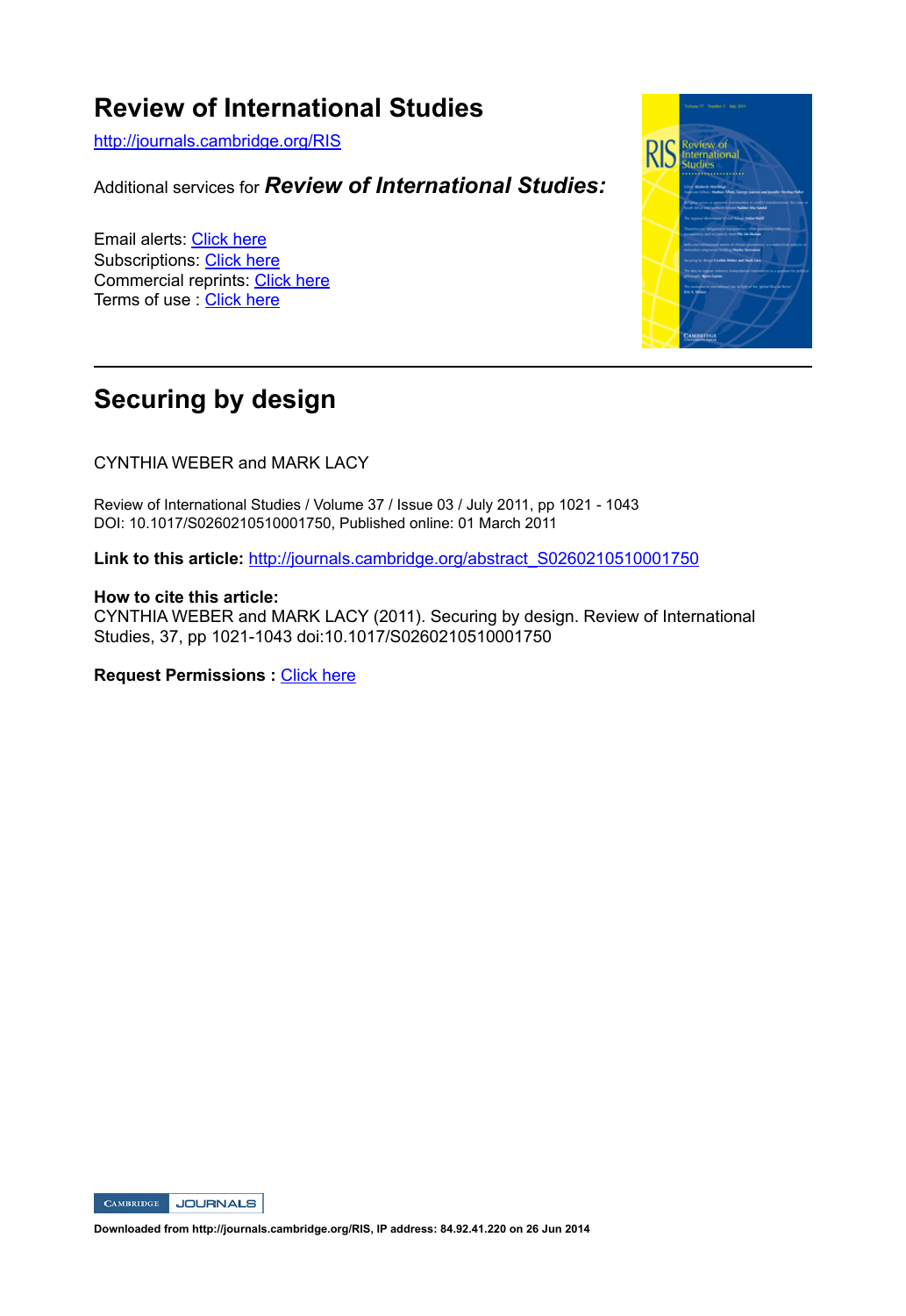*Review of International Studies (2011), 37, 1021–1043 2010 British International Studies Association First published online 1 Mar 2011* 

## Securing by design

### CYNTHIA WEBER AND MARK LACY\*

Abstract. This article investigates how modern neo-liberal states are 'securing by design' – harnessing design to new technologies in order to produce security, safety, and protection. We take a critical view toward 'securing by design' and the policy agendas it produces of 'designing out insecurity' and 'designing in protection' because securing by design strategies rely upon inadequate conceptualisations of security, technology, and design and inadequate understandings of their relationships to produce inadequate 'security solutions' to readymade 'security problems'. This critique leads us to propose a new research agenda we call Redesigning Security. A Redesigning Security Approach begins from a recognition that the achievement of security is more often than not illusive, which means that the desire for security is itself problematic. Rather than encouraging the design of 'security solutions' – a securing by design–aRedesigning Security Approach explores how we might *insecure securing by design*. By acknowledging and then moving beyond the new security studies insight that security often produces insecurity, our approach uses design as a vehicle through which to raise questions about security problems and security solutions by collaborating with political and critical design practitioners to design concrete material objects that themselves embody questions about traditional security and about traditional design practices that use technology to depoliticise how technology is deployed by states and corporations to make us 'safe'.

**Cynthia Weber** is Professor of International Politics at the University of Sussex and Co-Director of the Media Company Pato Productions. She is the author of numerous books and articles on sovereignty, intervention, US foreign policy, feminism, post-structuralism, and film. She currently has two research projects underway – a Critical Design and Security project on Design and Citizenship and a filmmaking/gallery exhibition project called '"I am an American": Video Portraits of Unsafe US Citizens'.

**Mark Lacy** is Lecturer in International Relations at Lancaster University. His recent publications include *The Geopolitics of American Insecurity: Terror, Power and Foreign Policy* (co-edited with Francois Debrix: Routledge, 2009) and essays in *Security Dialogue*, *Geopolitics*, and *The Handbook of New Security Studies* (edited by Peter Burgess; co-authored with Cynthia Weber: Routledge, 2010). His book in preparation is on the politics of security in the work of Paul Virilio (Routledge, forthcoming).

The Volvo XC90: Its [sic] not just the performance that's been fine-tuned. Inside Leather-faced sports upholstery with R-DESIGN logo, unique instrument dials, sports floor mats and aluminium sports pedals put you in no doubt this is a car that means

<sup>\*</sup> Thanks to Adrian MacKenzie who worked with us on the New Sciences of Protection: Designing Safe Living Programme at Lancaster University, out of which this research project took shape. Thanks also to the many participates in this programme at Lancaster University and beyond, especially designer Fiona Raby and her students from the Design Interactions Programme at the Royal College of Art and designer Robert Ransick, and to Francois Debrix and two anonymous referees for their helpful comments on this article.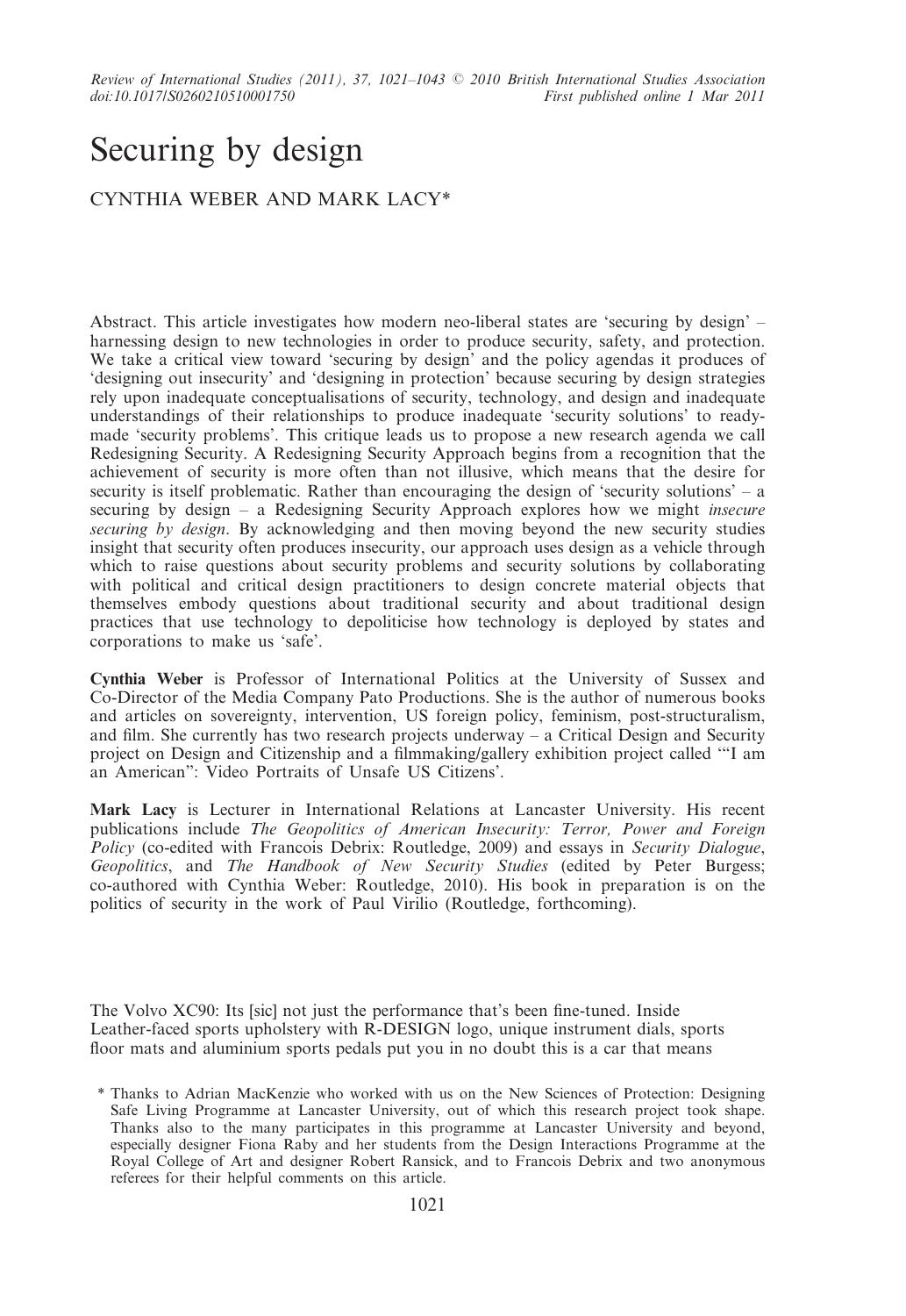business [. . .] So if you live your life in the eye of the storm then a Volvo XC90 is the ultimate piece of survival equipment.<sup>1</sup>

This is a sample of the advertisement for Volvo's R-Design car line. As one reviewer of the car noted, 'Theres [sic] a very good car underneath and with R-Design, its [sic] one that younger buyers will feel more inclined to discover.'2 Indeed, the car underneath all this R-Design is the very same car Volvo sells in its S-line. The only difference is 'cosmetic enhancements, upgraded interior trim and minor performance upgrades'.<sup>3</sup> The result is an R-Designed Volvo that is sold to sporty 30-somethings as 'Designer Survival Equipment'.<sup>4</sup> By transforming a Volvo S-line car into 'Designer Survival Equipment', the R-Designed Volvo exemplifies how design is deployed not just to make a product fashionable but to make a product appear to be safe. When you buy an R-Designed Volvo, you are not just buying a car. You are also buying into the idea of the 'consumption of protection',<sup>5</sup> where design, technology, and security meet to make 'securing by design' possible, either superficially (as in the case of the R-Designed Volvo) or more profoundly (through the re-imagination and re-engineering of productions, services, and systems of security, safety, and protection).<sup>6</sup>

Securing by design is a strategy pursued as much by states as it is by corporations. Indeed, the 'secured by design' project is the UK's 'official Police flagship' initiative to encourage individuals and organisations to 'design out insecurity' and 'design in protection' by drawing upon innovative technologies and design solutions.7 What is interesting about many of these new 'secured by design' objects and services is that they do not necessarily focus on traditional security concerns like designing shields or bunkers or tank-like vehicles like the Volvo R-Design XC90.<sup>8</sup> Instead, they focus on connectivity, tagging, and personal 'body armor' – wearable security that combines everyday objects with new technologies of protection and that blends into everyday life as seamlessly as modern accessories like mobile phones and digital watches.<sup>9</sup> For example, one product recommended

- <sup>1</sup> SMW Belfast, 'Volvo Advertizement', [{http://dealerpages.volvocars.se/uk/en/dealerpages/2088/](http://dealerpages.volvocars.se/uk/en/dealerpages/2088/51332F303820566F6C766F2058433930.aspx)
- <sup>2</sup> Steve Walker, 'Volvo S40 R-Design, [{http://uk.cars.yahoo.com/car-reviews/car-and-driving/volvo-s40-](http://uk.cars.yahoo.com/car-reviews/car-and-driving/volvo-s40-r-design-1005807.html)<br>r-design-1005807.html}, accessed on 1 July 2009.
- <sup>3</sup> Ralph Hanson, 'Volvo sports Line to be Called R-design' (2007), [{http://www.motorauthority.com/](http://www.motorauthority.com/volvo-sports-line-to-be-called-r-design.html) volvo-sports-line-to-be-called-r-design.html} on 1 July 2009.
- 
- 
- <sup>4</sup> SMW Belfast, 'Volvo Advertizement'.<br>
<sup>5</sup> Paul Virilio, *Popular Defense and Ecological Struggles* (New York: Semiotexte, 1990), p. 61.<br>
<sup>6</sup> In light of the dual challenges to the car industry of the economic downturn on-going environmental concerns, the car industry is increasingly moving away from the design of gas guzzlers security vehicles like the consumer-marketed Hummer SUV to economically and environmentally efficient cars like those with hybrid engines, which promise to secure drivers over the longer term because they do less damage to the environment. In this way, securing by design can be linked not only to military-inspired models and technologies but also by environmental design and 'green governance' which, as Tim Luke points out, be just as much about image as they are about protection. See Matthew Paterson and Simon Dalby, *Automobile Politics: Ecology and cultural political economy*. (Cambridge: Cambridge University Press, 2007), and Timothy W. Luke, 'Hyper-Power or Hype-Power? The USA after Kandahar, Karbala, and Katrina', in Francois Debrix

and Mark Lacy (eds), *The Geopolitics of American Insecurity* (London: Routledge, 2008), pp. 1–17.<br>
<sup>7</sup> [{www.securedbydesign.com}](http://www.securedbydesign.com); also see Mark J. Lacy, 'Designer Security: MoMA's Safe: Design Takes<br>
on Risk and Control S

<sup>&</sup>lt;sup>8</sup> Michael Sorkin (ed.), *Indefensible Space: The architecture of the national security state* (London: Routledge, 2008).

<sup>&</sup>lt;sup>9</sup> Paula Antonelli, 'Grace Under Pressure', in Paola Antonelli (ed.), *Safe: Design Takes on Risk* (New York: MoMA, 2005), pp. 9–15.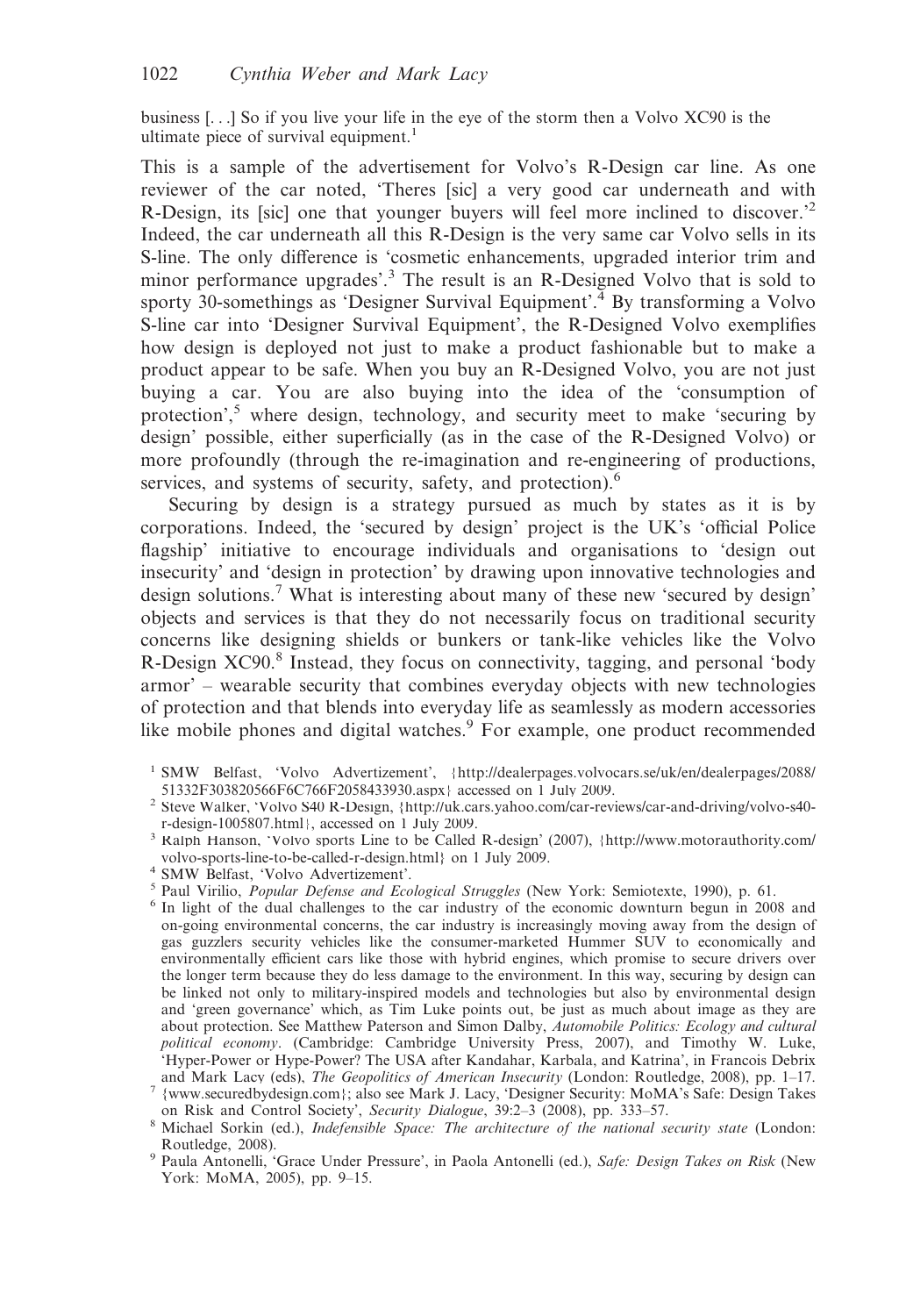by the 'secured by design' project is designed to secure children on the go. It is the 'Tag n Go', a bright and playful-looking emergency device for children: 'The basis of each Tag n Go solution is a silicon wrist brand which works in conjunction with a mobile phone. Each product is simple to implement, highly efficient, and brings peace of mind to those who use it' by simplifying the process whereby children in an emergency are put in touch with family and carers.<sup>10</sup>

Securing by design, then, multiplies the aspects of life that can be 'secured' and multiplies the possibilities for how a security device can be presented, how it looks or feels, and how it can be deployed by both corporations and states. This does not mean that these designs actually fulfil their promises to provide increased security, safety, and protection to consumers and citizens. Rather, Tag n Go and the R-Designed Volvo may well just be symptomatic of the perceived failures of neo-liberal states to provide their citizens with adequate protection, whether these threats are military (like the threat of nuclear proliferation) or economic (like the consequences of the crisis in the financial system that became apparent in 2008). Attempts at securing by design may also reflect the fear and paranoia of the affluent in 'tame zones'<sup>11</sup> of 'dangerous classes', leading the affluent to seek protection in gated communities constructed by corporations or in civil-libertysacrificing national security agendas and regional orders constructed by states.<sup>12</sup> And so as much as consumers and citizens desire safety and protection, corporations and states attempt to fulfil their desires by securing by design (or at least to appear to be securing by design) by using innovative technology and slick designs to come up with more and more inventive security solutions.

All of this is necessary for two reasons. On the one hand, the state is socially contracted to provide security to its citizens, yet insecurity both haunts the state's ability to achieve security (an always elusive goal) and haunts what the state uses to mobilise its citizenry as anxious, uncertain, and desiring of state protection.<sup>13</sup> On the other hand, as new and unexpected threats and risks proliferate in contemporary life, modern citizens expect and demand increased levels of security, protection and comfort in all aspects of life – not just traditional military security but also transport, finance, health, and home – to a level that would have been unimaginable to past generations. The Volvo Ad is one example of how corporations are responding to this desire for protection. UK public policies that promise to 'design out insecurity' and 'design in protection' through a broad-based 'secured by design' agenda illustrate how states are doing the same.

Such strategies of securing by design hold the promise of delivering increased security, safety, and protection by using new and experimental technologies to 'technologically fix' security problems. Mobile technologies like cell phones,

<sup>&</sup>lt;sup>10</sup> [{www.tagngo.co.uk}](http://www.tagngo.co.uk).<br><sup>11</sup> Timothy W. Luke, 'New World Order or Neo-World Orders: Power, Politics and Ideology in Informationalizing Glocalities', in Mike Featherstone, Scott Lash and Roland Roberston (eds), Global Modernities (London: Sage, 1995).

<sup>&</sup>lt;sup>12</sup> Luke, 'Hyper-Power' and Zygmunt Bauman, *Globalization: The Human Consequences* (Cambridge: Polity Press, 1998).

<sup>&</sup>lt;sup>13</sup> Thomas Hobbes, *Leviathan* (Oxford: Oxford University Press, 1660/2008); R. B. J. Walker, *Inside/Outside: International Relations as Political Theory* (Cambridge: Cambridge University Press, 1992); Paul Virilio, *Popular Defense*; Zygmunt Bauman, *Globalization: The Human Consequences* (Cambridge: Polity Press, 1998); Engin F. Isin, 'The Neurotic Citizen', *Citizenship Studies*, 8 (2004), pp. 217–35.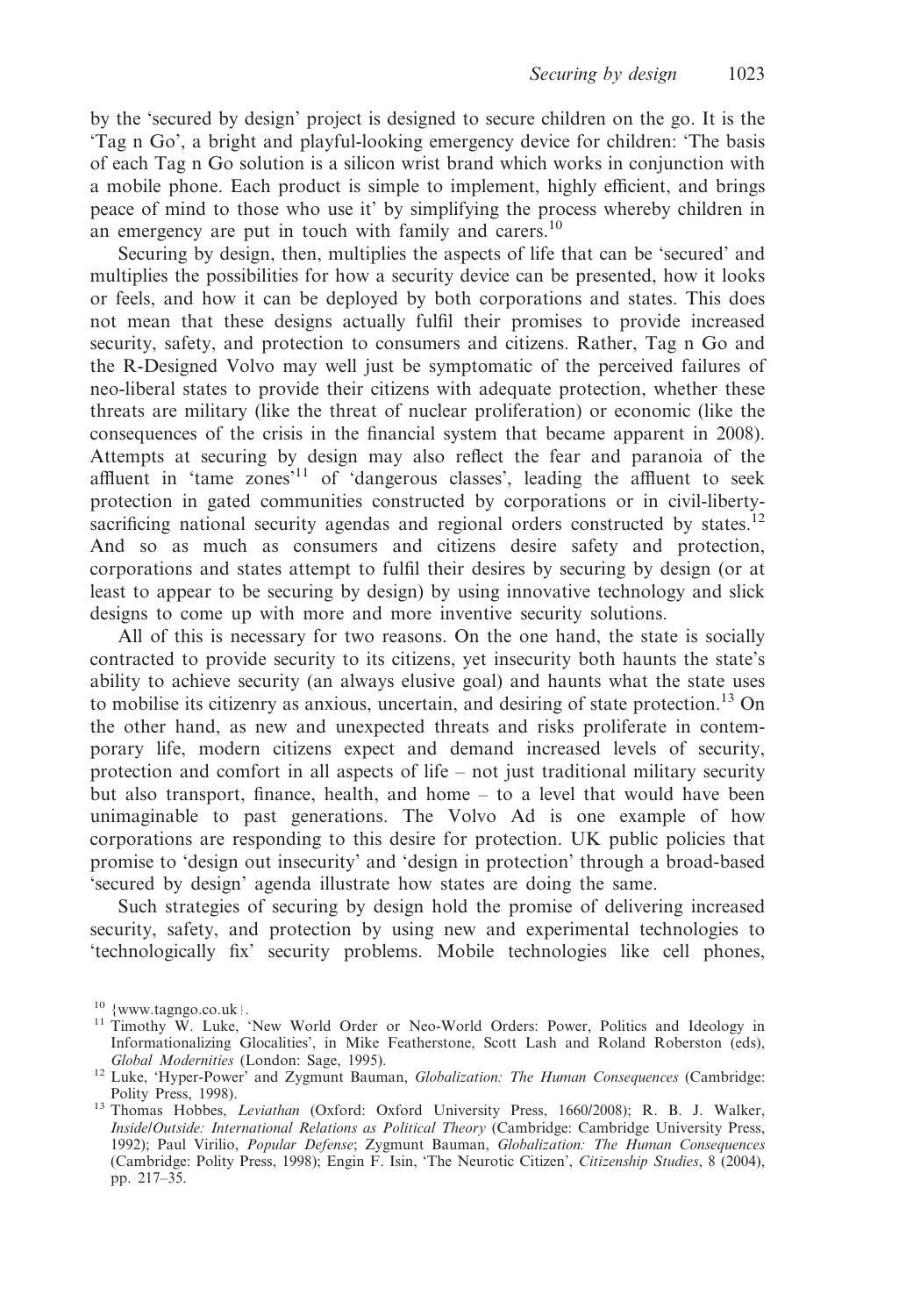biotechnologies like cloning, and nanotechnologies like nanobots all feature in corporate and state designs for 'safe living'. Yet each technological solution is potentially as insecuring as it is securing. For example, architectural critic Beatriz Colomina points out that those objects that were designed to make our everyday lives more liveable are being redeployed to take human life. As Colomina puts it, 'If 9/11 in New York revealed the cell-phone as the last vestige of domesticity, 3/11 in Madrid revealed the cell-phone as a weapon, triggering the bombs in the trains.'14 Similarly, radical philosopher Jacques Derrida argues that nanotechnologies are potentially 'so much more powerful and invisible, uncontrollable, capable of creeping everywhere' that 'our unconscious already knows it, and that's what's scary'.<sup>15</sup> Even those invisible technologies of networked society that we have got used to continue to create unintended consequences for societies around the planet. As designers Anthony Dunne and Fiona Raby note, the electromagnetic spectrum has become the 'central nervous system' of our modern lives by not just enabling communication and connection but also surveillance, detection, and disconnection.16 While new technologies definitely offer us some new material levels of security and safety compared to the past, they also insecure us physically, socially, and psychologically in increasingly new and complicated ways.<sup>17</sup> New technologies often increase our sense of anxiety at the same time as they promise to deliver us from insecurity. And this often fuels our desire to secure ourselves and our states by designing out insecurity and designing in protection. The dilemma, of course, is that because of the complex relationships between security and insecurity, security and safety, and security, safety, and design, these 'design solutions' can create as much insecurity and danger as they eliminate.

As scholars interested in contemporary security issues, we are asking questions about how design is being used to respond to real and imagined new insecurities and dangers and what new insecurities and dangers these 'design solutions' in turn create. Our understanding of design can be traced to both its etymology and its elaboration by design theorists. Etymologically, design refers to the process of marking out, indicating, or designating, as well as to the products of design and the effects of design. Design can mark something out as prestigious (how design is used to describe modern fashion or modern medical breakthroughs like 'designer drugs'), or design can mark something or someone out as unworthy of inclusion (how states design systems of rights, privileges and benefits for its citizens that mark out non-citizens as excluded and unworthy).<sup>18</sup> In design theory, design is described as a 'language of things'19 that enables the manipulation of technologies,

<sup>14</sup> Beatrice Colomina, *Domesticity at War* (Cambridge, MA: MIT Press, 2007), p. 302.<br><sup>15</sup> Jacques Derrida, 'Autoimmunity: Real and Symbolic Suicides – A Dialogue with Jacques Derrida', in Giovanna Borradori (ed.), *Philosophy In A Time of Terror* (Chicago: University of Chicago Press,

<sup>16</sup> Anthony Dunne and Fiona Raby, *Design Noir: The secret life of electronic objects* (Basel: Birkhauser, 2001), pp. 15–8; Anthony Dunne, *Hertzian Tales: Electronic Productions, Aesthetic Experience, and Critical Design* (Cambridge, MA: MIT Press, 2005); Stephan Trüby, *Exit-Architecture: Design Between War and Peace* (New York: Springer Wien, 2008). <sup>17</sup> John Thackera, *In the Bubble: Designing In A Complex World* (Cambridge, Mass: The MIT Press,

<sup>2006).</sup> <sup>18</sup> Imogen Tyler, 'Designed to Fail', *Citizenship Studies* 14:1 (2010), pp. 61–74; and Cynthia Weber,

<sup>&</sup>lt;sup>19</sup> Devan Sudjic, *The Language of Things* (London: Allen Lane, 2008). Also see Roland Barthes, *Mythologies* (London: Vintage, 1993), and Jean Baudrillard, *The System of Objects* (London: Verso, 1996).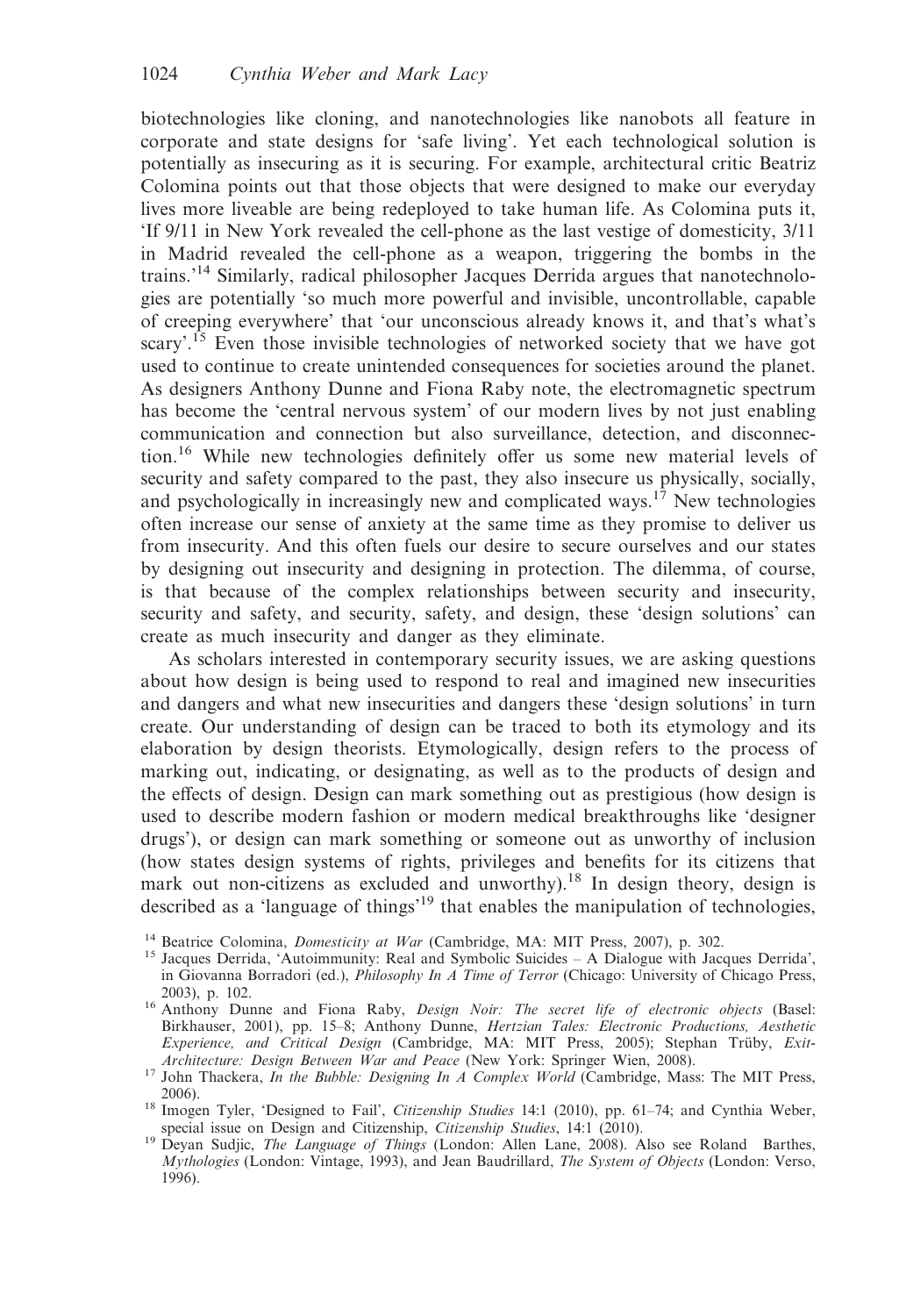materials, colors, forms, and space to create different emotional and behavioral responses: efficiency, docility, desire, luxury, comfort, protection, fear, power, indifference. Design as a language of things shapes everything from the most mundane objects – such as a kitchen knife or bottle opener or ballot paper – through to more complex experiences and processes, such as the design of a technology and process that enfolds our bodies with pleasure and security (how we might feel in our new R-DESIGN Volvo XC-90 car) or enfolds our bodies with discomfort and insecurity (how we might feel when we are subjected to the processes of hyper-surveillance at state border-crossings). Our investigation of design in relation to security is located at the rich intersections between design as a practice of marking out, indicating, and designating and design as a 'language of things' that – through the creation of tangible and intangible products, processes, and experiences – intentionally and unintentionally infuses security discourse with complex systems of meaning and power.

As we ask critical questions about design and security, then, one of our central questions is this: How might we interrupt the seduction of politicians by technological fixes and by supposedly efficient design solutions to complex social, economic, and political problems? Certainly, governments are not going to stop marshalling the latest scientific expertise to try to make their citizens safer, nor should they. But we have concerns about how government desires for quick solutions, new technologies that promise these solutions at some future date, and designer expertise that makes these solutions salable to citizens now mix into what for us in an uncomfortable and potentially dangerous new agenda for 'designing safe living',<sup>20</sup> an agenda that is being realised today with a very specific vision of tomorrow in mind.

This potentially dangerous new agenda for designing 'safe living' cannot be adequately interrogated from within a traditional security studies perspective. This is because of how traditional security studies understands security, technology, design, and their relationships to one another and to the state. From a traditional security studies perspective, 'security' is typically about employing innovative problem-solving approaches on behalf of the state to find the most efficient and effective answers to how we might best achieve state security, without asking uncomfortable questions about how something gets designated/designed as a 'problem' and a 'solution', by whom, and on whose behalf – without asking, in other words, how ontopolitical assumptions circulate in the security imaginary rhetorically and materially.<sup>21</sup> While state-sponsored security experts provide what they see as the political/security problem and motivation for a security solution, it is technological innovation that holds the promise of solving these 'security problems'. From this perspective, technological innovation is understood as a process where inevitable accidents and flaws in a design drive the future refinement and progress of our state's and society's ability to provide security.<sup>22</sup> Finally,

<sup>20</sup> Our interest in 'designing safe living' has its roots in our earlier work on 'The Aesthetics of Fear' that grew into a programme we jointly ran with Adrian Mackenzie through the Institute of Advanced Studies at Lancaster University during the 2007–2008 academic year called 'New Sciences of Protection: Designing Safe Living'. For more information about this programme and the issues it raised, see the programme website at: [{http://www.lancs.ac.uk/ias/annualprogramme/protection/}](http://www.lancs.ac.uk/ias/annualprogramme/protection/) and see the program blog at: {http://safeliving.wordpress.com/}.

<sup>&</sup>lt;sup>21</sup> William E. Connolly, *The Ethos of Pluralization* (Minneapolis: University of Minnesota Press, 1995).<br><sup>22</sup> Zygmunt Bauman, *Wasted Lives: Modernity and Its Outcasts* (Cambridge: Polity Press, 2004), p. 24.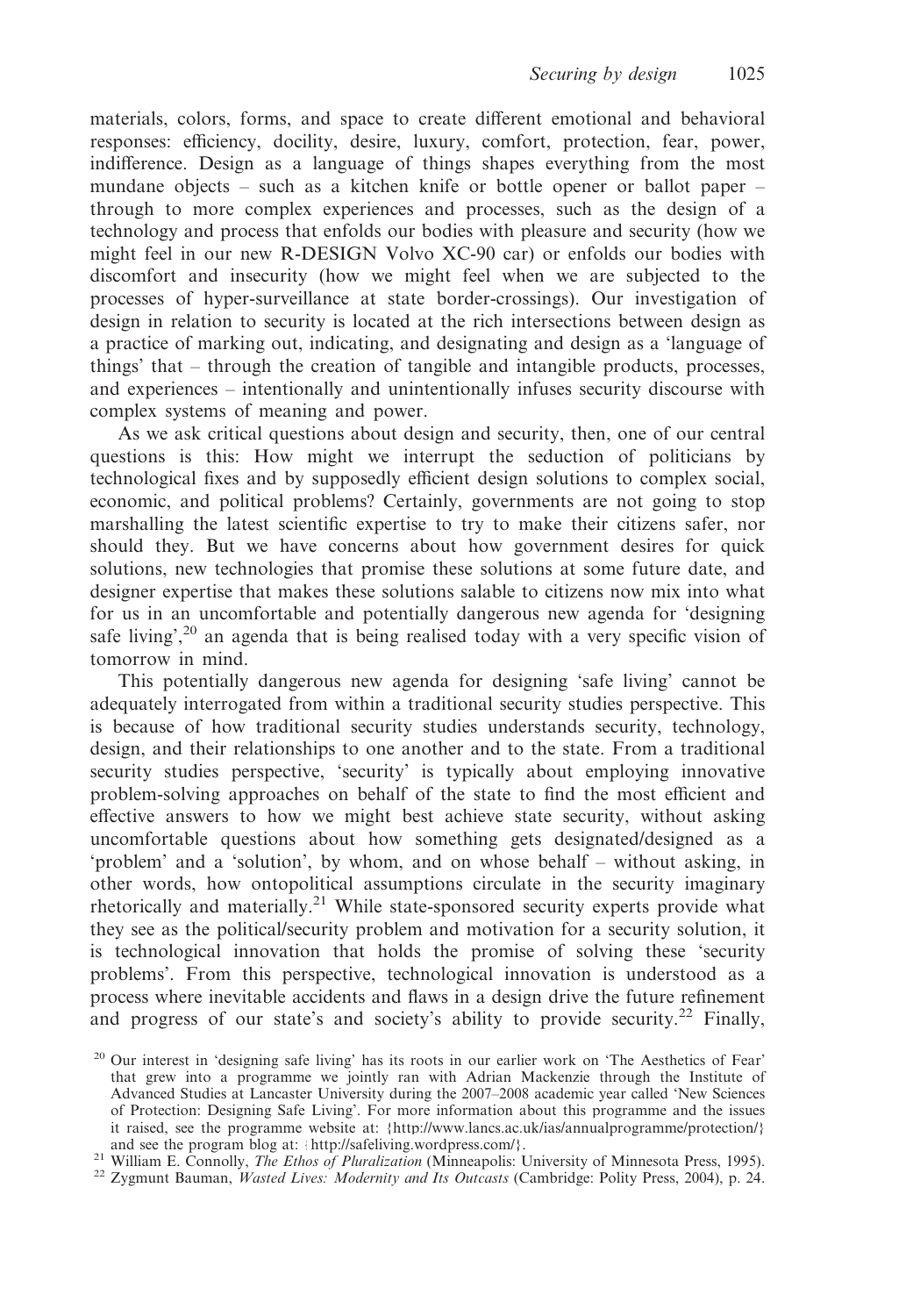'design' is where traditional security agendas, ever more powerful new technologies, and imagination meet to produce defense, safety, and security on behalf of the state (not to mention profit on behalf of corporations).<sup>23</sup>

From a traditional security studies perspective, then, design is the creative link between preconceived state-sponsored 'security problems' and newly conceived 'technological fixes' to these problems. It is where imaginative problem-solving melds technology into a specific solution to a specific state-sponsored security problem by putting aesthetics in the service of policing and security<sup>24</sup> in an often centralised, authoritative, and top-down fashion. If it is successful, design does more than just imagine and manufacture state security solutions. It imagines and manufactures solutions in a manner that makes them acceptable, liveable and essential for our security of a state and its citizens, with the effect of depoliticising security, technology, design, and their relationships.<sup>25</sup> Design, then, is a space in which the political messiness of insecurity is reduced, stylised, and made ready to sell by sovereign nation-states, corporations, and public policymakers to everyday citizens and consumers as a slick, seductive, effective, and politically neutral product, service or assemblage.

Even so, the desire to 'secure by design' can trigger what Jacques Derrida understands as the auto-immunity response of the state. Confronted with insecurities that circulate inside the state, an auto-immune response kicks in, which often results in self-destructive (for example, the US-lead war in Iraq) or even suicidal policies and, we would add, spectacles of security and control designed to make a citizenry feel reassured (such as certain practices in airports that are more about responding to public anxieties rather than genuine measures to make people safer).<sup>26</sup> In this sense, attempts to 'secure by design' can over-intensify the areas of our bodies and lives that can be secured, turning our 'First World', industrialised states into the endo-colonised spaces Paul Virilio writes about as 'laboratories of the future'.27 This is among the many unintended consequences of 'securing by design'.28

As a result, design – whether successful or unsuccessful – can make security policies and practice seem to be more necessary, to the point that 'securing by design' becomes acceptable and even seductive to citizens and consumers as well as to states and corporations. However, instead of design functioning to smooth over the messiness of political life on behalf of the state or a seemingly benevolent

<sup>&</sup>lt;sup>23</sup> This is what is known in the literature on safety and design as the principle of 'reverse risk

compensation. See Donald A. Norman, *The Design of Future Things* (New York: Basic Books, 2007). <sup>24</sup> The Igmade Collective (eds), *5 CODES: Architecture, Paranoia and Risk In Times of Terror* (Basel:

<sup>&</sup>lt;sup>25</sup> Cynthia Weber, 'Introduction: Design and Citizenship', Citizenship Studies, 14:1 (2010), pp. 1–16.<br><sup>26</sup> Bruce Schneier, Schneier on Security (Hoboken, NJ: Wiley, 2008); also see Cynthia Weber and Mark

Lacy, 'Orange Alert' (2004), short film available at: [{http://www.lancs.ac.uk/fass/politics/events/](http://www.lancs.ac.uk/fass/politics/events/security%20bytes/orangealertwm.htm)<br>security%20bytes/orangealertwm.htm} accessed on 1 July 2009.

<sup>&</sup>lt;sup>27</sup> For Virilio, endo-colonisation is something that occurs in spaces like South American and Africa, but we would argue a biopolitics of control applied to North America and Europe (particularly in urban geographical areas) is transforming these spaces into 'laboratories of the future' as well. See Paul Virilio, *Speed and Politics* (Los Angeles: Semiotexte, 2006). Also see Eyal, *Hollow Land: Israel's Architecture of Occupation* (London: Verso, 2007); Mike Davis, *Buda's Wagon: A Brief History of the Car Bomb* (London: Verso, 2007); Stephen Graham (ed.), *Cities, War and Terrorism: Towards*

<sup>&</sup>lt;sup>28</sup> For a general discussion of unintended consequences in relation to design, see Dunne and Raby, *Design Noir*.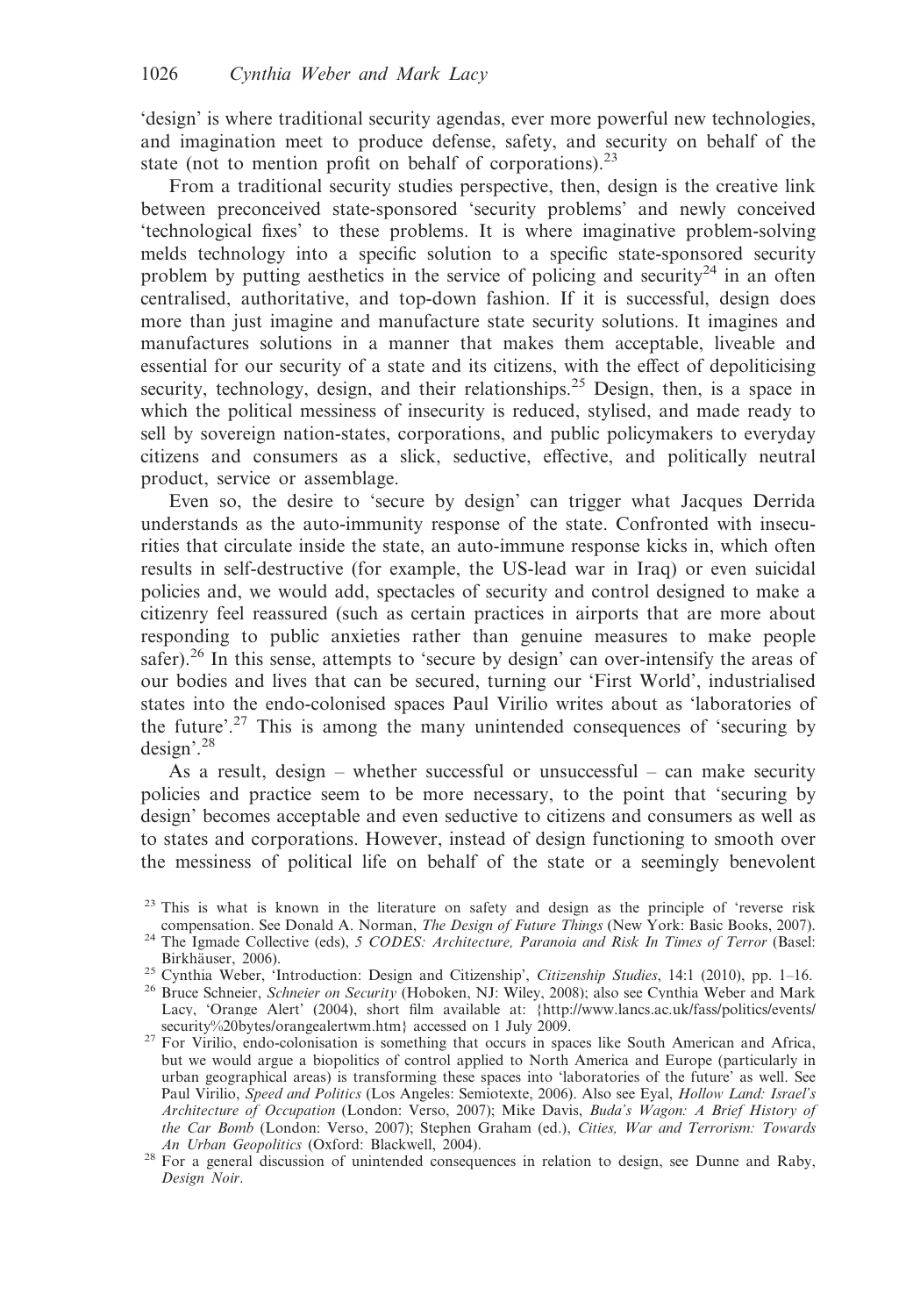corporation and render the security/technology relationship depoliticalised, the imaginative space of design in which security and technology meet can be mobilised to explore not only the operations of power and control in the present but also to open up innovative and often troubling questions about the future consequences of new technologies in times of 'hype'<sup>29</sup> about the promise of 'designing out insecurity'. A critical attitude toward design can illuminate the taken-for-granted assumptions, values, and projects designed into traditional security/technology/design relationships and throw them into doubt by raising questions like 'Why has this specific relationship between security and technology been designed?'; 'What are the political and economic projects inherent in this security/technology relationship?'; 'Who does this design empower, and who does it disempower?'; and 'What would its application mean for how we might live?'

From this critical perspective, then, design no longer necessarily functions as (just) an imaginative problem-solving space. Instead, design functions as an imaginative *problem-making* space, where concerns about the security/technology relationship can be rethought and reconfigured. In this way, design becomes a form of 'critical design'.30 And what is designed in this space of critical design are not techno-rational solutions to pre-given security problems but a whole range of political, social, and ethical questions/problems about how design works technorationally, techno-socially, and techno-psychically,<sup>31</sup> particularly in relation to how states and corporations attempt to design safe living presumably for their citizens and consumers but mainly for themselves.<sup>32</sup>

#### **Redesigning security**

It is precisely design's potential to critically interrupt a traditional security/ technology relationship that interests us. But how specifically can design be mobilised to enable a critical study of security? How can we apply the ideas, techniques, and methodologies of critical design to interrupt the often taken-forgranted relationship between security and technology? And, importantly, why should we make such a move?

One necessary move gestured toward above is to recognise that while our thinking is grounded in IR theory, it is not confined to it. So, for example, while we are aware that IR theory traditions like realism, neo-realism, and even some brands of constructivism have long been concerned with the problem of planning for insecure and uncertain futures, we are also aware of how these traditional approaches to IR have a tendency to focus on traditional geopolitical insecurities like the emergence of new Great Power peer competitors or the proliferation of nuclear capabilities.<sup>33</sup> What this means is that while adherents to these traditional IR approaches recognise that security threats are proliferating, they often misrecognise the variety of sources that

<sup>&</sup>lt;sup>29</sup> See Luke, 'Hyper-Power'.<br><sup>30</sup> Dunne and Raby, *Design Noir.*<br><sup>31</sup> Ibid., and Dunne, *Hertzian Tales.*<br><sup>32</sup> Cynthia Weber, 'Designing Safe Citizens', *Citizenship Studies*, 12 (2008), pp. 125–42.<br><sup>33</sup> Seán Molloy, *The International Politics* (Reading, MA: Addison-Wesley, 1979); Alexander Wendt, *Social Theory of International Politics* (Cambridge: Cambridge University Press, 1999).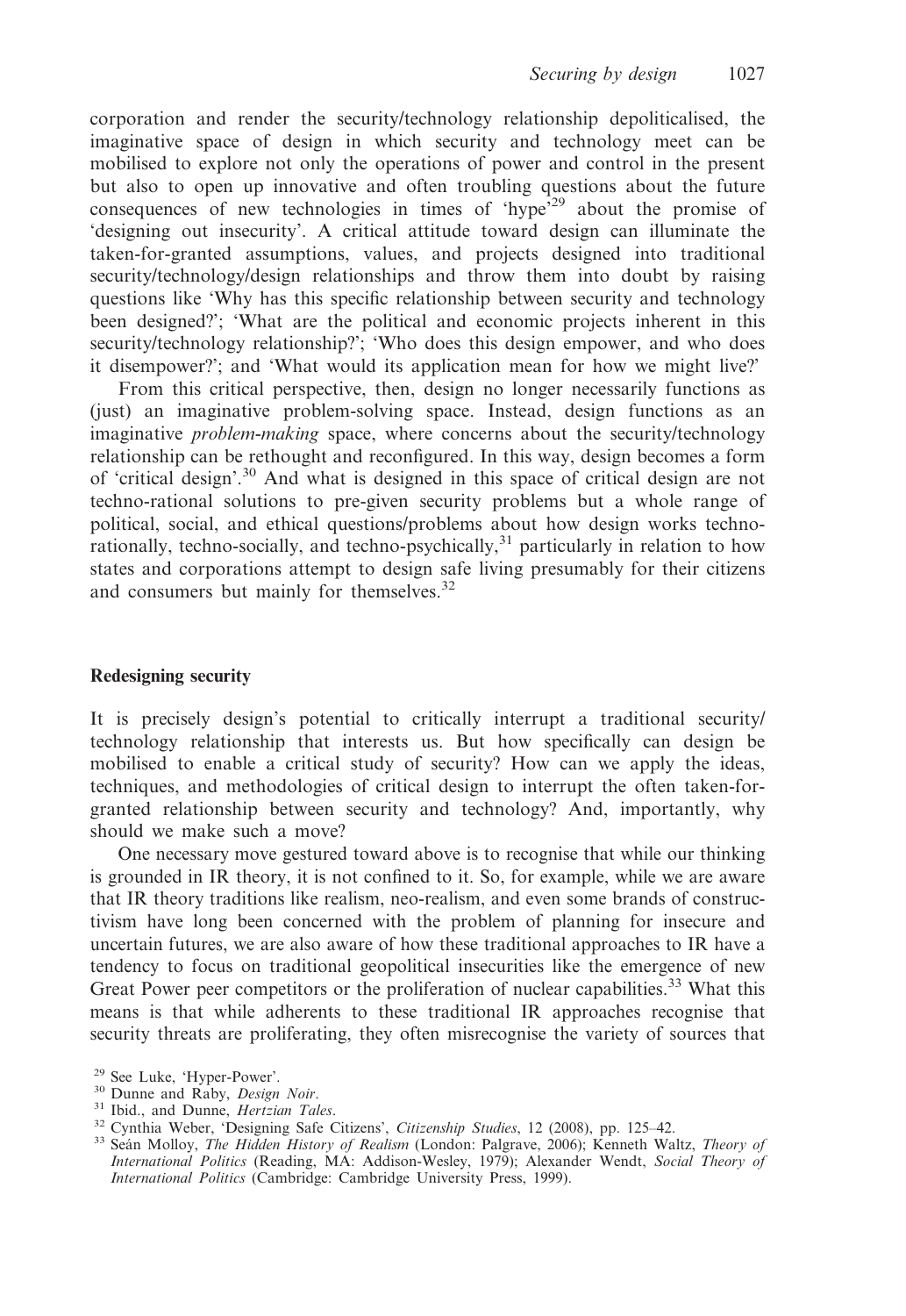generate these threats, including, for example, states, their security policy doctrines, and their plans to 'design out insecurity' and 'design in protection'. Even Critical Security Studies, with its focus on emerging political and economic threats and actors, often falls prey to these same misrecognitions, albeit differently.<sup>34</sup> The result is that theorists and policymakers informed by these IR traditions all too often turn a blind eye toward the ethico-political problems created by the uses of new technologies to police and to secure everyday life.35

With this in mind, we propose to outline a new research agenda we call Redesigning Security. A Redesigning Security Approach begins from a recognition that the achievement of security is more often than not illusive, which means that the desire for security is itself problematic. Rather than encouraging the design of traditional 'security solutions' – a securing by design – a Redesigning Security Approach explores how we might *insecure security by design*. In other words, this approach uses design as a vehicle through which to raise questions about security problems and security solutions by designing concrete material objects that themselves embody questions about traditional security and about traditional design practices that use technology to depoliticise how technology is deployed by states and corporations to make us 'safe'.

Thinking about security problems and design through a Redesigning Security Approach provides an alternative to traditional IR approaches to security and design and to their relationships to technology. In so doing, it offers concrete ways to critically re-examine some of the abstract security threats and futures some realist, neo-realist, constructivist, and critical security scholars have identified. For by engaging with policy initiatives seeking to secure by design and engaging with the design world in all its complexity and diversity, this approach not only maps and problematises the rapidly changing messy terrain of bodies, gadgets, buildings, materials, technologies and desires. It also contributes to making visible the political and ethical assumptions bound up in tradition design 'solutions' offered by some IR scholars and policymakers as well as the technologies these 'solutions' are based upon. In so doing, it opens up a new series of questions about the future of security, design, and technology and the future of their relationship ethically and politically.

Before we elaborate this new research agenda more fully, we first want to explain why we think it is important to rethink traditional, critical, and new securities through critical design. To do this, we have chosen a number of examples that highlight the need to rethink contemporarily-designed policy problems and solutions ethically and politically, beginning with the problem of circulation.

### *The problem of circulation*

It has long been the case that the perception, emergence, and/or creation of new dangers has lead policymakers to turn to designers for technological fixes to security problems. What tends to be 'new' in this combination of new dangers, new

<sup>&</sup>lt;sup>34</sup> For a discussion of both the possibilities and limits of Critical IR Theory, see Elizabeth Dauphinee and Cristina Masters, *The Logics of Biopower and the War on Terror* (London: Palgrave, 2007); and

<sup>&</sup>lt;sup>35</sup> Mark Lacy, 'Intellectuals, International Relations and the Constant Emergency', *Cambridge Review of International Affairs* (forthcoming).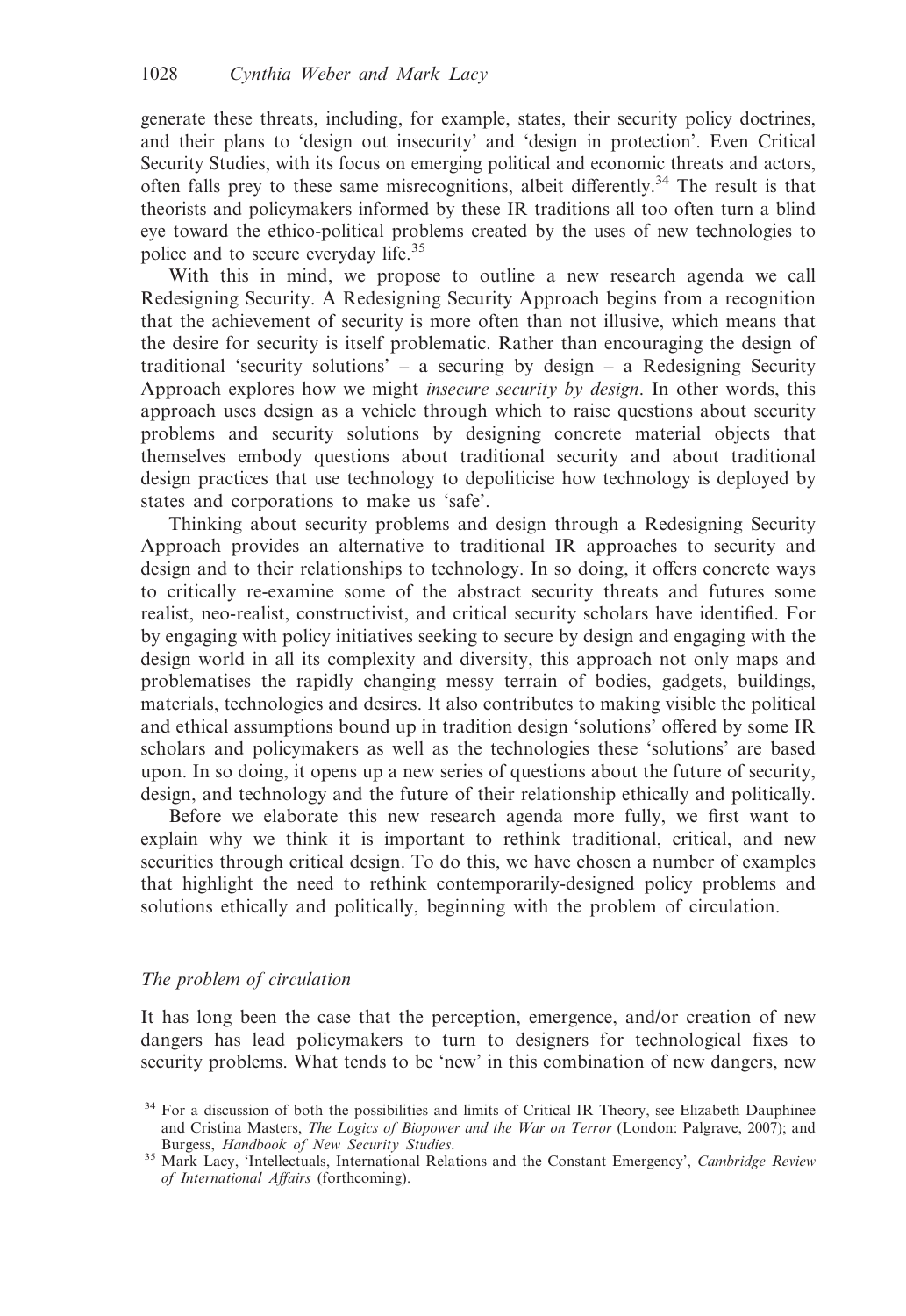securities, and new designs are what needs to be managed and what technological form design 'solutions' to management 'problems' take. As intellectuals like Michel Foucault and Paul Virilio argue, in modernity states have turned increasingly complex flows of 'circulation' into a management problem that states must administer and control.<sup>36</sup> And so policymakers and designers have long been collaborating on how to 'design out insecurities' and 'design in protection' with respect to circulation. But what circulates, how it circulates, where it circulates, why it circulates, and at what speed it circulates have all been changing. So finding the balance between making life liveable and making life safe is an on-going challenge for states, for citizens, and for designers.

In works like *Speed and Politics* and *Security, Territory, Population*, Paul Virilio and Michel Foucault respectively make a seemingly obvious point about the world we live in – that this world is only possible due to the complex forms of circulation that surround us, be these the circulation of money, goods, food, machines, armies, diseases, animals, or ideas. As such, circulation is vital to modern life and to modern living. Yet unregulated circulation is often perceived by states as a security problem. So states (often collaborating with designers and architects) step in to carefully and 'cost-effectively' manage circulation. As Virilio and Foucault note, these management strategies are always political because they are always infused with the interests and desires of states.

Even so, some regulations on circulation seem to be unproblematic. For example, if we were allowed to drive our automobiles as fast as we wanted to, then fatalities on the roads would most likely increase. So it makes good sense to have enforced speed limits.<sup>37</sup> Yet other regulations are far more problematic. For example, many states currently justify the management of their territorial borders by arguing that if the global circulation of people crossing borders were unregulated, then some countries would be 'swamped' with undocumented bodies that states claim threaten their economy, security, and health.<sup>38</sup>

States, then, face a predicament – how can states address the desires of their citizens for the accelerated mobility that modern circulatory systems can provide while at the same time putting in place controls devised to manage circulation that do not unduly irritate or impede the circulatory systems their citizens reply upon. One way is for states to regulate the speed of circulation. For example, the speed of the economic circulation of goods and services might be increased (through, for example, the quicker delivery of goods ordered online) while the speed of human circulation may be decreased at international borders to allow states to interrogate those people and packages whose transit the state may want to inhibit (whether they threaten to import disease, unemployment, or terror).

The management and control of circulation often relies upon 'low-tech' solutions, like speed bumps placed on roads or paper passports at border crossings.

<sup>36</sup> Michel Foucault, *Security, Territory, Population: Lectures at the Collége De France 1977–1978* (London: Palgrave, 2007); Paul Virilio, *Speed and Politics*; Benjamin Bratton, 'Introduction: Logistics of Habitable Circulation', in Paul Virilio (ed.), *Pure War* (Los Angeles: Semiotexte, 2006), pp. 7–25; Julian Reid, *The Biopolitics of the War on Terror: Life Struggles, Liberal Modernity, and*

<sup>&</sup>lt;sup>37</sup> For an alternative perspective, see Norman, *The Design of Future Things*.<br><sup>38</sup> Roxanne Doty, *Anti-Immigratism in Western Democracies* (New York: Routledge, 2003); Roxanne Doty, *The Law Into Their Own Hands: Immigration, and the politics of exceptionalism* (Tucson: University of Arizona Press, 2009).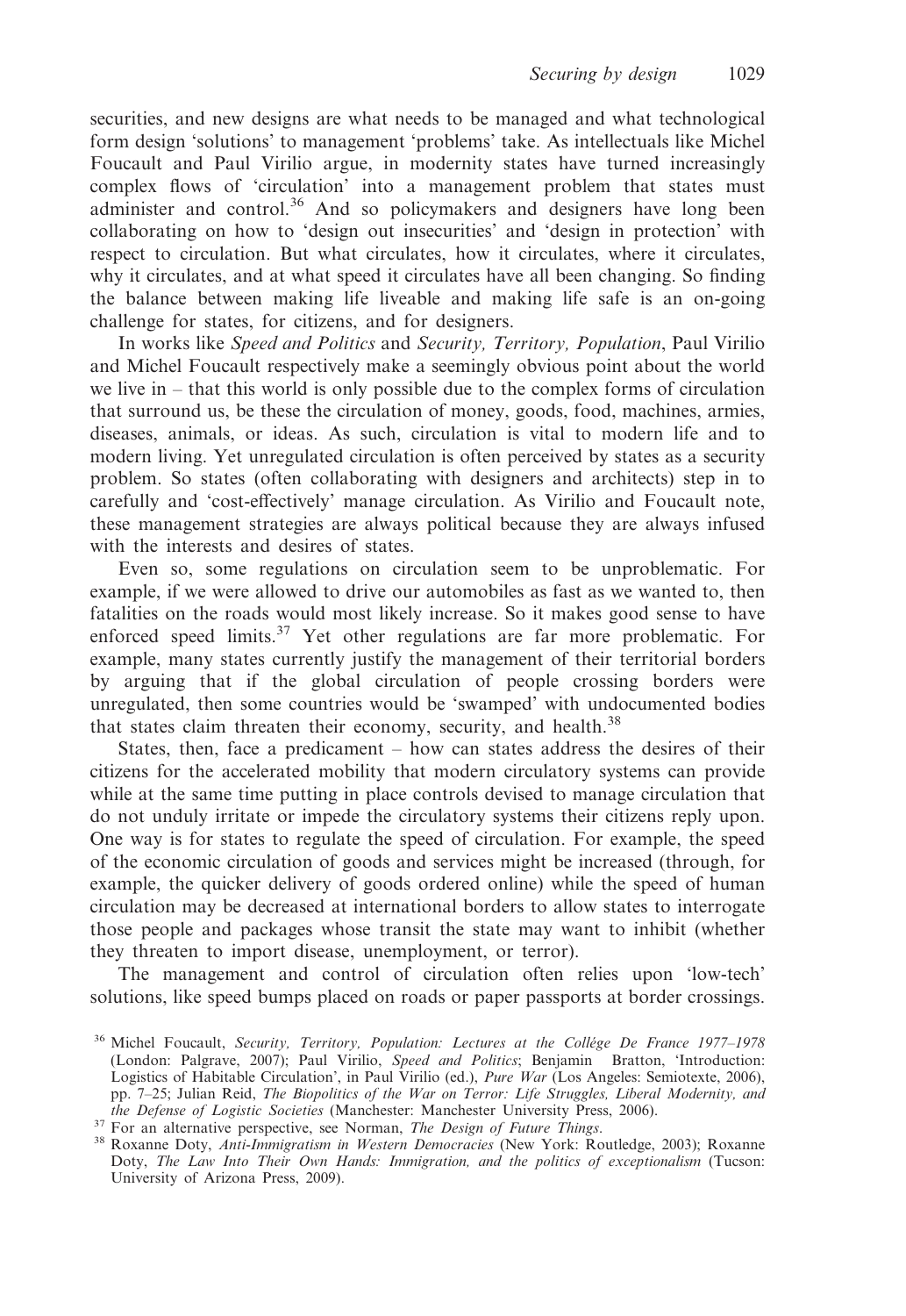Yet as we move from a geopolitical to a metro-political  $era<sub>3</sub><sup>39</sup>$  increasingly powerful technologies are becoming part of our everyday lives, in part because our daily lives are constantly recontextualised through old dangers like crimes perpetrated by 'dangerous classes' and new dangers like threats created by 'terrorist networks'. This has the effect of increasing the number of products designed to protect our bodies and property from crime and terrorism through new 'networked' technology, smart materials, or biometric technologies like domestic surveillance, knife-proof clothing, or fingerprint activated laptops. At the same time, these technologies enable new ways of monitoring the circulation of people and products while making circulation faster, more efficient, and more individualised by using everything from RFid devices to 'responsive environments' of the sort seen in films like *Minority Report*.<sup>40</sup> In these ways, states attempt to 'design out' uncertainties, insecurities, and inconveniences while they 'design in protection'.

Many of these designs have a connection to the military or the militarised mentality that modern citizens live with(in). For example, because the attainment of security seemed elusive for Cold War citizens, one of the prevailing imaginaries and technologies of 'safe living' during this period in US/Soviet history was for citizens to barricade themselves against a nuclear attack. On a low-tech level, school children were trained to 'duck and cover' when they saw a nuclear flash; on a high-tech level, nuclear shelters were built into backyards and mountain sides. In our contemporary world, though, moving around is often seen as safer than being a sitting duck (covered or not). As design theorist Susan Yelavich explains, 'In the end, mobility appeared the better course than perpetual internment [like in a nuclear fall-out shelter], and the shelter became just another decoy.<sup>'41</sup> So new designs like Kosuke Tsumara's Final Home Jacket – a garment designed as a 'nomadic home' in times of disaster – were created that could protect mobile citizens from mobile dangers, something that makes more sense in our post-Cold War, post-9/11 era.

As Tsumara's Final Home Jacket illustrates, our relationships to everyday objects change when our military imaginaries and technologies change. The German designer and social theorist Stephan Trüby elaborates on this point:

With the advent of the new wars 'things' have moved into our field of awareness more than ever before. An array of low-tech products such as rucksacks, carpet knives, soles of shoes, containers for liquids and so on have for some time now posed a considerable threat. Also high-tech products like iPods and other gadgets are inconceivable without the power of innovation which is to improve a MOUT (Israeli 'Military Operations in Urbanized Terrains') agent's or IDF (Israel Defence Forces) soldier's chances of survival.42

Trüby also notes that many 'marketable design products' (such as the R-Designed Volvo, for example) often have 'a very close resemblance to military artifacts'.<sup>43</sup> as

<sup>&</sup>lt;sup>39</sup> Paul Virilio, *Speed and Politics*.<br><sup>40</sup> Bruce Sterling, *Shaping Things* (Cambridge, Mass.: The MIT Press, 2005); Cynthia Weber, 'Securitizing the Unconscious: The Bush Doctrine of Preemption and *Minority Report*', *Geopolitics*, 10 (2005), pp. 1–18; Lucy Bullivant, *Responsive Environments: Architecture, Art and Design*,

<sup>&</sup>lt;sup>41</sup> Susan Yelavich, 'Safety Nets', in Paola Antonelli (ed.), *SAFE: Design Takes on Risk* (Museum of Modern Art: New York, 2005), pp. 17–25.

<sup>&</sup>lt;sup>42</sup> Stephan Trüby, *Exit-Architecture*, p. 92.<br><sup>43</sup> Ibid., p. 59.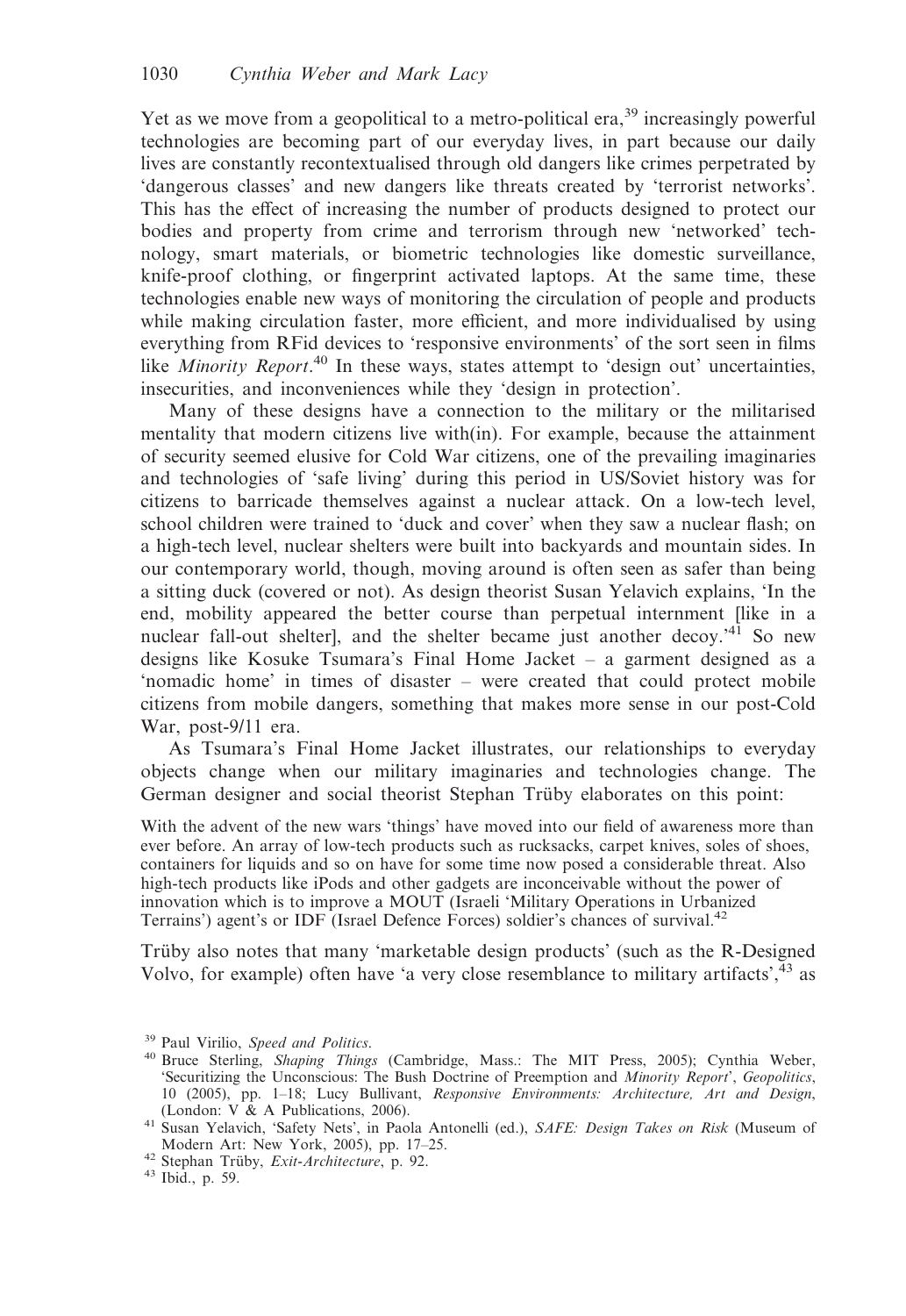if the militarisation of the product provides emotional security and comfort from a dangerous world.<sup>44</sup>

In addition to the everyday objects that we do see, there are everyday electronic impulses circulating through our environments and our bodies that we don't see – things like radio waves or micro waves that have their own spectral geography. These electromagnetic impulses make the circulation and exchange of data possible without us necessarily being aware of their invisible movements as they happen, yet we respond to them all the time – through broadcasts we watch, products we use to heat our food, and haptics (technologies that use touch to interface).<sup>45</sup> We are not just surrounded but permeated by these electromagnetic impulses, as we rely upon them to circulate the signals of modern life. Sometimes these signals have to do with security. In the US, for example, television viewers are familiar with the Emergency Broadcasting System that tests whether or not radio and television signals could be transmitted during a national emergency. A more playful recent example is FutureFarmers' Homeland Security Blankets. 'Each blanket is wirelessly networked to the internet and responds to the Homeland Security Acts fluxuating (sic) Color coded "Threat Levels". As a means to "disseminate information", these blankets disseminate temperature change and an indicating light which alerts the user of the current threat and comforts them accordingly.<sup>46</sup>

What designs like the Homeland Security Blanket illustrate are how designers make security intelligible and accessible to us and liveable for us, often through everyday objects that provide both information and comfort.<sup>47</sup> But the Homeland Security Blanket does something else. It also makes us hyperaware of the invisible electromagnetic security-space we occupy and that occupies us. As such, it embodies two critiques of what attempts to 'design out insecurity' and 'design in protection' do in our daily lives.

One critique suggests that these new technologies are themselves merely hype, designed to first make everyday citizens aware of what their states designate as dangers and then to make citizens feel comforted by their state's ability to provide them with 'safety'. While states are very accomplished at achieving their first goal of instilling fear in their citizens, they are less good at providing actual protection and safety. For as Mike Davis writes in his history of the car bomb, 'Although science writers like to fantasize about "vast networks of imaging or trace sensors deployed through cities," such Orwellian systems, if they actually become available, will probably be too expensive to find widespread use, especially in poorer countries.<sup>'48</sup> In other words, the technologies we may really need to keep us safe from in our modern systems of circulation do not yet exist, and if they did exist, they would unlikely to be available to those who need them.

'Security', as the anthropologist Carolyn Nordstrom suggests, might be little more than a *trompe l'oeil* – a fooling of the eye – than a lived reality. She comes to this conclusion based on her research on US shipping ports. While she confesses

<sup>44</sup> Elaine Cardenas and Ellen Gorman, *The Hummer: Myths and Consumer Culture* (Lanham: Rowman

<sup>&</sup>lt;sup>45</sup> P. W. Singer, *Wired For War: The Robotics Revolution and Conflict in the 21st Century* (London: The Penguin Press, 2009), p. 69.

<sup>&</sup>lt;sup>46</sup> Future Farmers, 'Homeland Security Blanket' (2008), [{http://www.futurefarmers.com/survey/homeland.](http://www.futurefarmers.com/survey/homeland.php)<br>php} accessed on 1 July 2009.

<sup>&</sup>lt;sup>47</sup> Antonelli, *SAFE*, p. 15.<br><sup>48</sup> Davis, *Buda's Wagon*, p. 191.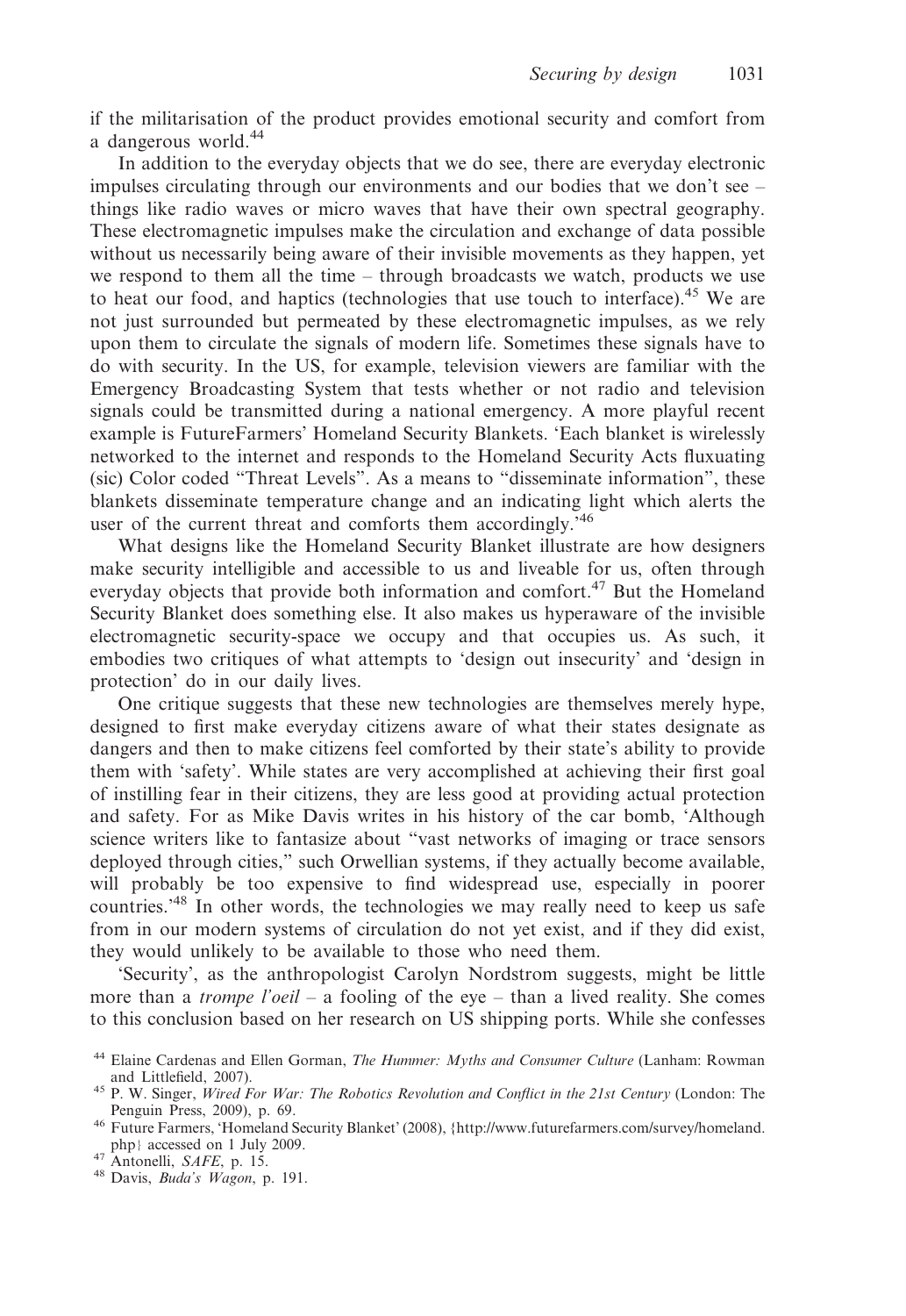to being lulled into a 'sense of security well-being' by the 'formal' voice of security,<sup>49</sup> she cannot escape the conclusion of her research that if 'you want to believe in security, don't visit ports. A journey to these borderlands shows that security is an illusion. The notion of security is the magicians trick: smoke and mirrors, with a good dose of mis/direction.'50

Yet the mere possibility that these technologies of surveillance, control and protection might exist and could function leads to a second critique of the security/technology relationship, which is that new technologies introduce new dangers into our daily lives rather than (as promised) eliminate new dangers. This position is shared by the Italian philosopher Giorgio Agamben. In his short essay 'No to Bio-political Tattooing' published in *Le Monde* in January 2004, Agamben explains why he cancelled a course he was meant to teach at New York University later that year. For Agamben, the fact that his visa and fingerprints would be placed on a file is an example of the state's control of circulation reaching 'previously unimaginable levels'. Practices once considered inhumane or exceptional, designed for the control of 'dangerous classes', are becoming normalised, contributing to what Agamben sees as the progressive 'animalization of man', noting that tattooing at Auschwitz 'undoubtedly seemed the most normal and economic way to regulate the enrollment of deported persons into concentration camps'.<sup>51</sup> So whereas Davis and Nordstrom view the use of new sophisticated techniques of surveillance and control as 'hype', Agamben sees 'bio-political tattooing' as another act of closing down the citizenry's 'free and active participation in the public sphere'. And what is more, history 'teaches us how practices first reserved for foreigners find themselves applied later to the rest of the citizenry'.52

All this suggests that design may well provide us with too much security and too much convenience, which can end up making us less secure – physically, emotionally, ethically, and politically. Making visible the ethico-political dilemmas designed into everyday objects and processes of safety is what ethico-political and critical designers do. In so doing, these designers help us to think about how security-obsessed objects, architectures, and impulses not only shape our environments but shape us as contemporary subjects. As such, they present us with a whole range of new security questions, including 'Do we need protection from what the state designates as "dangerous"', or are we endangered by what the state tells us is 'safe'? Consider the following examples.

The first example, which addresses the flow of undocumented bodies across international borders, is media artist/designer Robert Ransick's Casa Segura (see

<sup>49</sup> Carolyn Nordstrom, *Global Outlaws: Crime, Money, and Power in the Contemporary World*

<sup>&</sup>lt;sup>50</sup> Nordstrom, *Global Outlaws*, p. 191.<br><sup>51</sup> Giorgio Agamben, 'No to Bio-political Tattooing', *Le Monde* (10 January 2004), [{http://www.ratical.](http://www.ratical.org/ratville/CAH/totalControl.pdf) [org/ratville/CAH/totalControl.pdf}](http://www.ratical.org/ratville/CAH/totalControl.pdf), accessed on 1 July 2009. Gilles Deleuze has a similar concern about the 'animalization' of human beings. He claims that we 'don't have to stray into science fiction to find a control mechanism that can fix the position of any element at any given moment – an animal in a game reserve, a man in a business (electronic tagging)'. See Gilles, 'Postscript on Control Societies', in *Negotiations* (New York: Columbia, 1990), p. 181. Felix Guattarri makes a similar point to these, arguing that technologies 'infantalize' us as they try to protect us. Re-examined though these ideas of othering, animalisation, and infantalisation, what Agamben observed about electronic tattooing bears an eerie similarity to the 'secure by design' 'Tag n Go' scheme for children. <sup>52</sup> Agamben, 'No to Bio-political Tatooing'.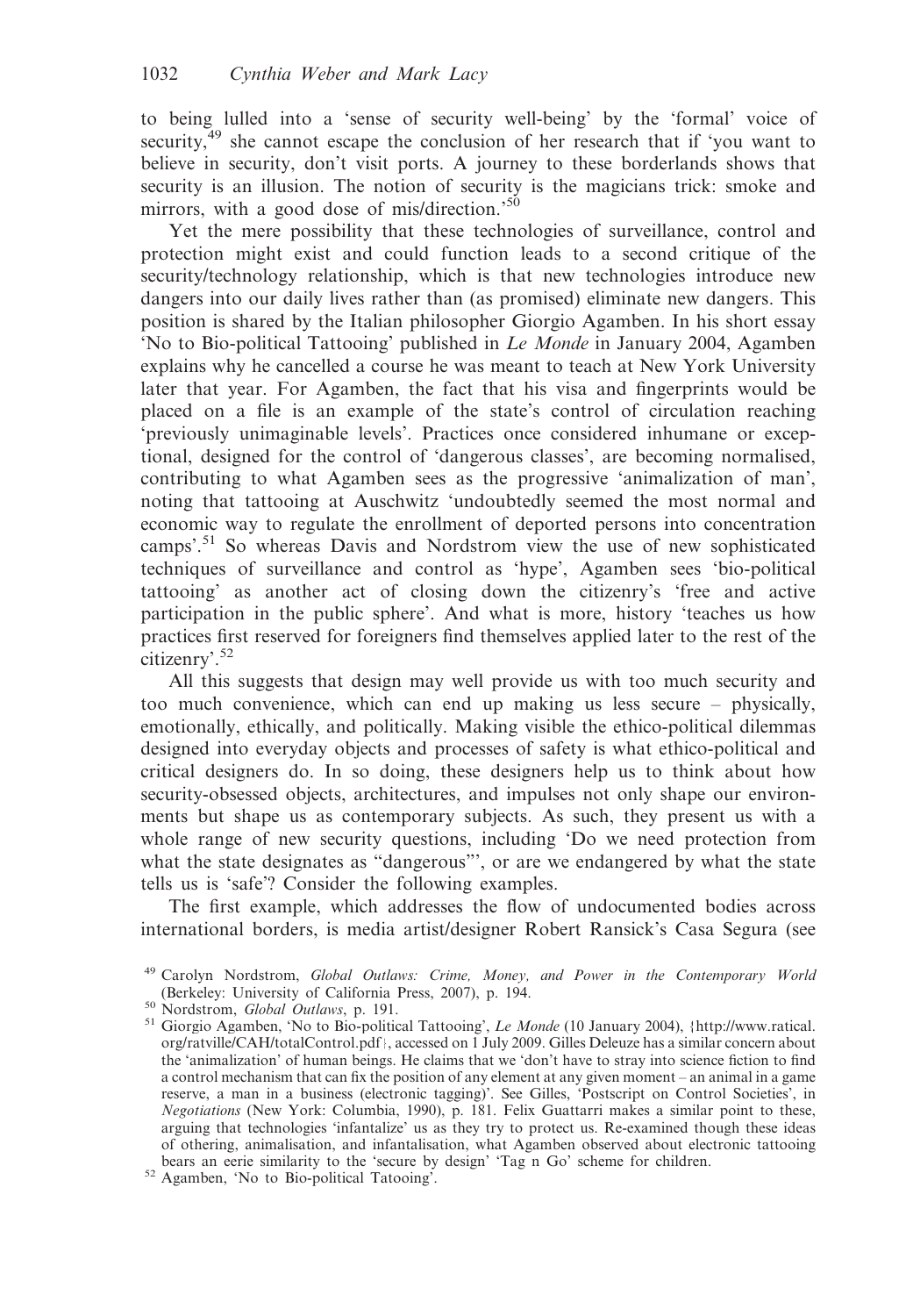

Image 1. *Casa Segura Interiors.*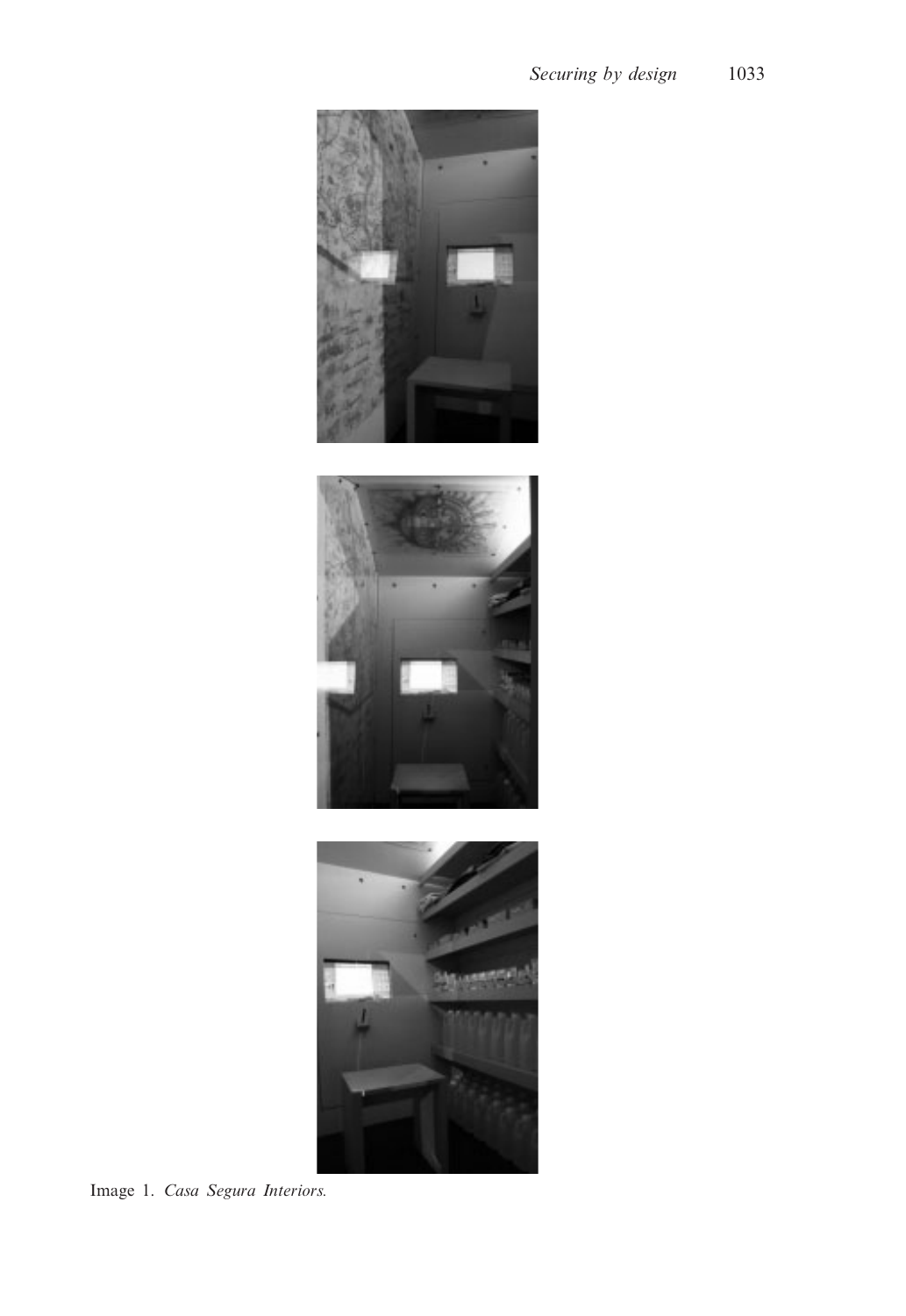Image 1). Casa Segura (Safe House) is a small, solar-powered shed-like structure stocked with non-perishable food and water. Designed to be located on private land in the Sonora desert in Southern Arizona, this unmanned shack can be used by undocumented migrants who have decided to cross this dangerous desert to try to avoid detection by US Border Patrol agents as they journey from Mexico to the US. Because of the harsh conditions of the Arizona desert and the general under-preparedness of crossers to make their journey, Casa Segura's shelter and provisions can mean the difference between life and death. But Casa Segura is more than just a transitional space that migrants can anonymously pass through. For Casa Segura also houses a computer touch screen that is linked (on a time delay) to the internet. Choosing between options 'to draw, write messages, or make a pictogram from a set of ready-made graphical icons', migrants using Casa Segura may not only mark their existence but also comment on their experience as they make their journey.

According to Ransick, '[...] Casa Segura engages three distinct groups: Mexican migrants crossing the border through this dangerous landscape, the property owners whose land they cross, and members of the general public interested in learning more about border issues and the intricate dynamics at play in this heavily trafficked region'.53 In so doing, Casa Segura does not only provide a temporary refuge and site of engagement to migrants. It also 'provides concerned private property owners on the border with an opportunity to create a life-saving beacon in the desert, a platform for engaging with the anonymous individuals crossing their land, and a non-aggressive means of protecting their homes'.<sup>54</sup> The overall effect of this project is to make 'manifest the compassionate choices available to individuals who live within this highly charged border region. As an alternative to the future militarization of the border, Casa Segura offers a new method of engagement and free exchange. Shifting away from the abstract rhetoric of numbers, the project focuses on the anonymous – yet intimate – relationship between a property owner and the individual migrants walking their land'.55

A second, very different example is designers Anthony Dunne and Fiona Raby's Faraday Chair (see Image 2), which comes from their project *Hertzian Tales*<sup>56</sup> and addresses the flow of electromagnetic impulses, *defamiliarising the familiar in the spaces we inhabit*. Unlike designer Robert Ransick's Casa Segura which is made to actually function in the Arizona desert, Dunne and Raby's Faraday Chair is a non-functioning prototype that illustrates the sort of shelter we

<sup>53</sup> Robert Ransick, 'Casa Segura', [{http://www.casasegura.us/?q=en/project\\_description}](http://www.casasegura.us/?q=en/project_description) accessed on 1

<sup>&</sup>lt;sup>54</sup> Ransick, 'Casa Segura'.<br><sup>55</sup> Ibid., also see Ransick and Weber, 'Soon All This Will be Picturesque Ruins', *Citizenship Studies*, 14:1 (2010), pp. 105–12 and Weber, 'Design and Citizenship', *Citizenship Studies*, 14:1 (2010), pp. 1–16. Critics might be concerned that Casa Segura is an illustration of a techno-utopianism as much as it is an illustration of ethico-political design, and in this respect it might become another danger to migrants because it could offer the illusion of safety (of passage, rest, or shelter) while instead functioning as a place that further entraps the migrant. Robert Ransick is mindful of these concerns as he considers how to make Casa Segura functional. Some responses include posting any internet comments left by migrants on a randomised time delay so that they cannot be tracked back to migrants at Casa Segura, not announcing where in the Arizona Desert Casa Segura will be constructed, and being open to moving Casa Segura if it is targeted for surveillance by either US Border Patrol or by civilian patrols like the modern-day Minutemen. <sup>56</sup> Dunne, *Hertzian Tales*.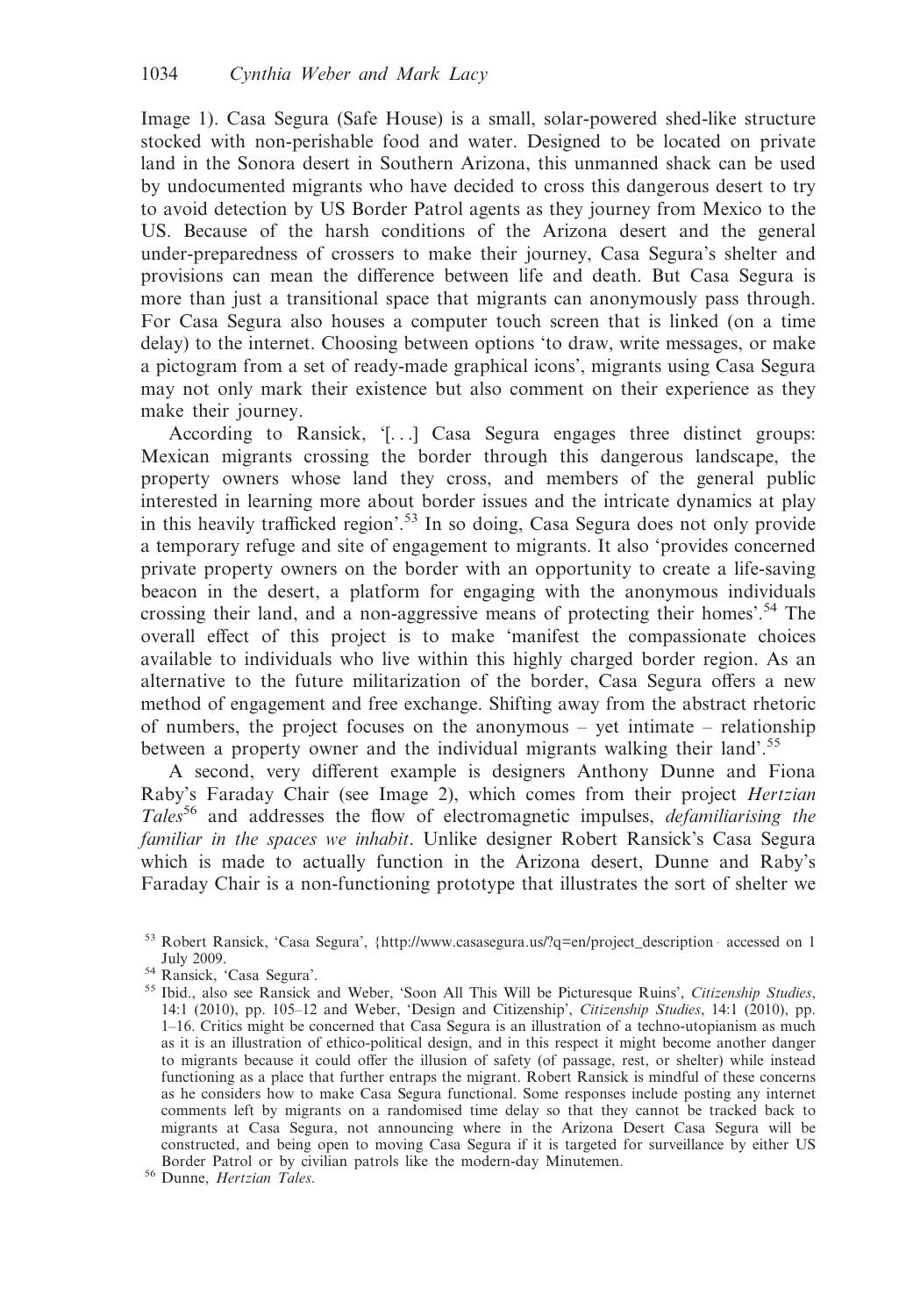

Image 2. *Faraday Chair.*



Image 3. *James King's In-Vitro Meat Project 'Dressing the Meat of Tomorrow'.*

might actually need to keep us safe from the circulation of hidden electromagnetic fields that surround us everywhere. The prototype is a yellowish-tinted Perspex box large enough to house a person curled up in the foetal position. The box is elevated on steel legs and contains an air mask for ventilation. In line with much of Dunne and Raby's work, the Faraday Chair asks questions about 'the social, cultural, and ethical impact of emerging pervasive technologies'.57 Specifically, the question raised by the Faraday chair is if '[a]s electronic devises invade our houses, wave-free spaces may be our only refuge'.<sup>58</sup>

<sup>57</sup> Patricia Juncosa, Patricia, 'Plate description of Dunne and Raby's Faraday Chair', *Safe: Design*

<sup>&</sup>lt;sup>58</sup> Juncosa, 'Plate description', p. 73.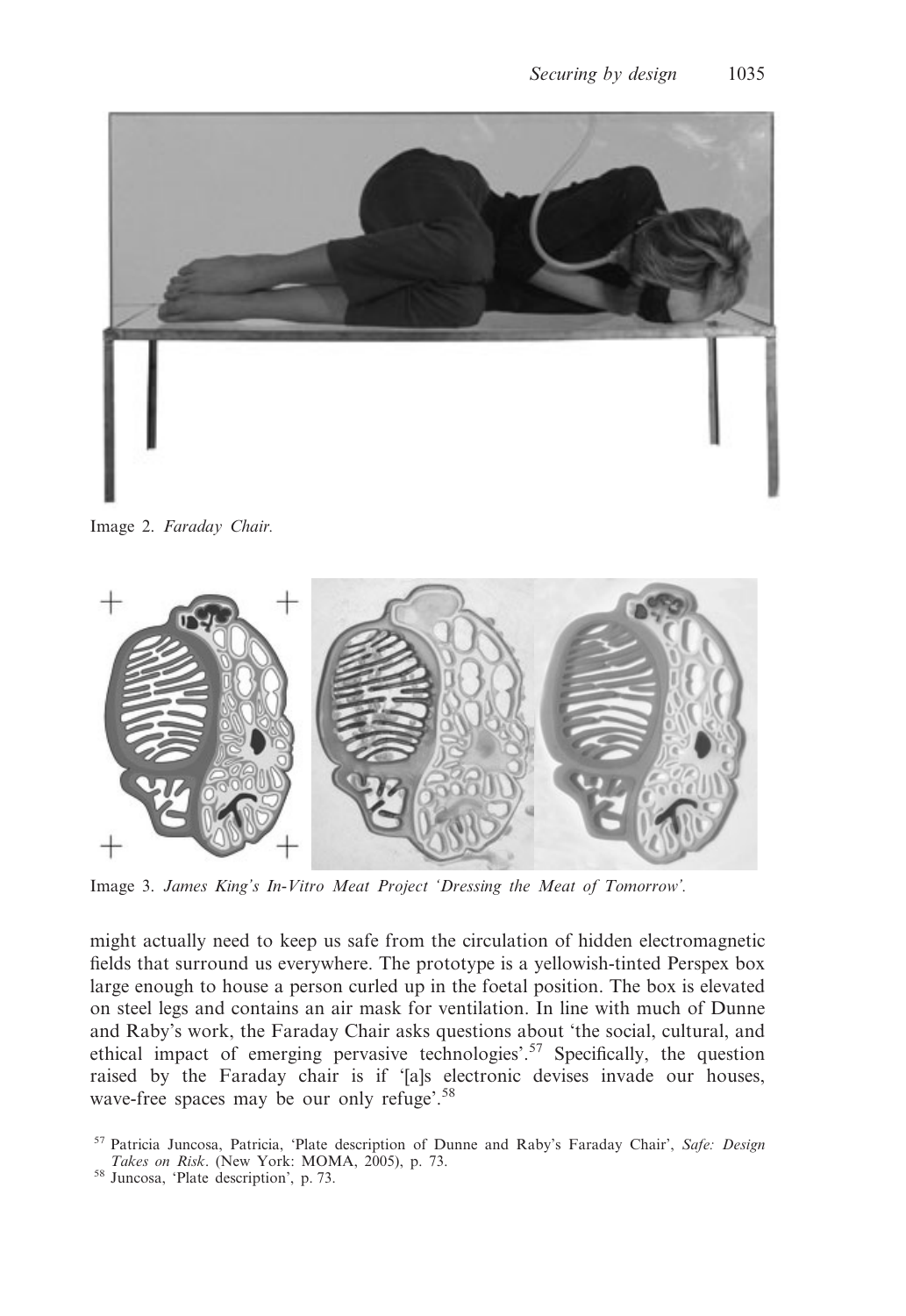The final example comes from Dunne and Raby's former student James King's In-Vitro Meat Project, 'Dressing the Meat of Tomorrow',<sup>59</sup> a project that considers the roles of design and technology in practices of food preparation and consumption. King's interest is in how existing technologies make it possible to clone edible meat without the need to clone and then slaughter an entire animal. This leads him to speculate on 'how we might choose to give shape, texture and flavour to this new sort of food in order to better remind us where it came from'.<sup>60</sup> In his project, King designs in-vitro meat that in no way resembles the meat we are accustomed to eating these days, meat that is a discrete part of an animal like a leg or a breast. Instead, the meat King imagines might be served in the future is grown in-vitro in moulds to resemble colourful (almost candy-like) cross-sections of an animal's inner organs, what he calls 'MRI steaks' (see Image 3). By playing with ideas of taste and palatability, King's work challenges us to think about how existing technologies enable unforeseen relationships among humans, animals, and food. It raises questions like: 'Should cloning meat replace herding and slaughtering animals for food?'; 'If so, would cloning make animals safe from humans or would more species of animals become extinct because humans don't cultivate them?'; 'Is cloned meat safe for human consumption?'; 'If so, how might cloning meat introduce new practices of ethical eating beyond, say, vegetarianism?'; 'And how will designers make these developments normal and acceptable?'

Structures like Casa Segura and objects like the Faraday Chair and MRI steaks are designed to hold social, cultural, political, and ethical values in ways that provoke questions. By building and/or circulating these designed structures and objects, ethico-political and critical designers are effectively circulating their questions, about the normal and the abnormal, the real and the imaginary, the possible and the impossible. It is for this reason that critical designers sometimes refer to their work as 'design for debate'.<sup>61</sup> Included in this debate are not just the intended uses of designed objects, but also their unintended uses. For one never really knows how an object will be used in a specific context by a specific individual with all sorts of emotions, desires, and needs that commodified technology cannot or will not recognise.62 Think again of Colomina's example of the cell phone, which was designed to enable communication and connection but which was used, misused or abused to trigger destruction in the Madrid bombings.

Overall, what these ethico-political and critical designs do is use the imaginative space of design in which security and technology meet to make politics, values, and ethics visible. They do this by illuminating many taken-for-granted assumptions, values, and utilities designed into this relationship and highlighting questions about why a particular security/technology relationship exists, on whose behalf, for what stated and unstated purpose, and for what intended and unintended use. In so doing, they allow us to think political, critically, and ethically about what the application of these everyday technologies of protection means for our 'safe living' right here and right now as we think about how we will live safely today and how we will live safely in the future.

<sup>&</sup>lt;sup>59</sup> Paola Antonelli (ed.), *Design and the Elastic Mind* (New York: MoMA, 2008), p. 106.<br><sup>60</sup> James King, 'Dressing the Meat of Tomorrow' (2008), [{http://www.james-king.net/projects/meat}](http://www.james-king.net/projects/meat), accessed on 1 July 2009.

<sup>&</sup>lt;sup>61</sup> Dunne and Raby, *Design Noir*. <sup>62</sup> Dunne and Raby, *Design Noir*.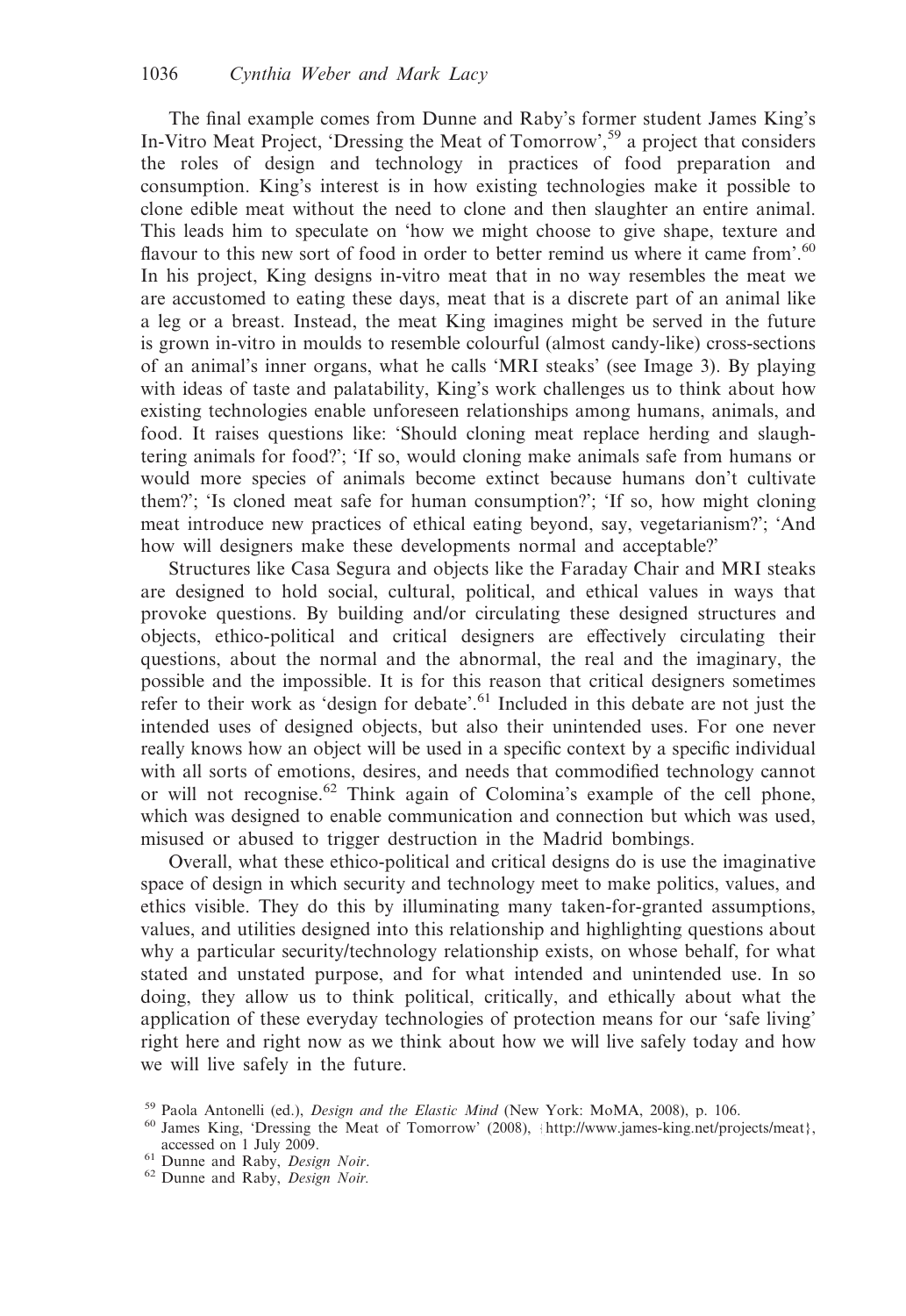### *'Do you want to replace the existing normal?'*<sup>63</sup>

As the above discussion makes clear, the work of ethico-political and critical designers can embody unexpected and therefore disarming critiques about the relationship between security, technology, and design. It can do this by, in the words of critical designer Fiona Raby, 'replacing the existing normal' in terms of what design is supposed to do.<sup>64</sup> For critical designers like Raby, what traditional design is supposed to do is use technology to provide consumers with marketdriven systems, services, and objects that are useful as well as aesthetically pleasing rather than raise questions about new technologies. From our new securities perspective,65 what traditional design also does is smooth over and depoliticise the relationship between technology and security by providing slick, sellable technological 'solutions' to what mainly states but also corporations and individuals designate as security 'problems'.

During 2007/2008, we began working with ethico-political and critical designers to learn about the protocols and procedures of doing ethico-political and critical design and to expose these designers to how we think about safety and security.<sup>66</sup> Just as we would not claim any expertise in the area of design, none of the ethico-political and critical designers we work with would claim any expertise in the area of security studies. Nor would these designers necessarily appreciate all of the ways their work occasionally interrupts traditional and even new 'security dialogues'. So it is just as hit and miss that ethico-political and critical designers might direct their attention to traditional, critical, and new 'security issues' as it is that traditional, critical and new security scholars might stumble upon the insights of ethico-political and critical designers to help them 'replace the existing normal' in terms of what security studies is supposed to do. The challenge, then, is to create a new, sustained dialogue among ethico-political and critical designers and security studies scholars and practitioners so that they might work together to influence public policy agendas that claim to 'design out insecurity' and 'design in protection' now and in the future and to expose dangerous contradictions bound up in these security agendas.

One of the ways we are taking up this challenge is by developing a new approach to security studies, what we call Redesigning Security. A Redesigning Security Approach combines the insights of new security studies and the insights of ethico-political and critical design to rethink the security/technology relationship in ways that may influence security policy. More specifically, it involves three moves: (1) interrupting the conventional conversation about security by broadening who takes part in this conversation; (2) identifying new research questions that emerge from this conversation and, (3) combining new security studies insights and

<sup>&</sup>lt;sup>63</sup> This is a typical error message at comes up when using a computer, and it is also the title of designer Fiona Raby's presentation at the Lancaster University Institute for Advanced Studies' Annual Programme Year Conference on 'New Sciences of Protection: Designing Safe Living', Lancaster

<sup>&</sup>lt;sup>64</sup> Fiona Raby, 'Do you want to replace the existing normal?' Keynote address delivered at the Lancaster University Institute for Advanced Studies Annual Programme Year conference on 'New Sciences of Protection: Designing Safe Living', Lancaster (10-12 July 2008).

<sup>&</sup>lt;sup>65</sup> Burgess, *The Handbook of New Security Studies*.<br><sup>66</sup> See: [{http://www.lancs.ac.uk/ias/annualprogramme/protection/}](http://www.lancs.ac.uk/ias/annualprogramme/protection/) and [{http://safeliving.wordpress.](http://safeliving.wordpress.com/) [com/}](http://safeliving.wordpress.com/).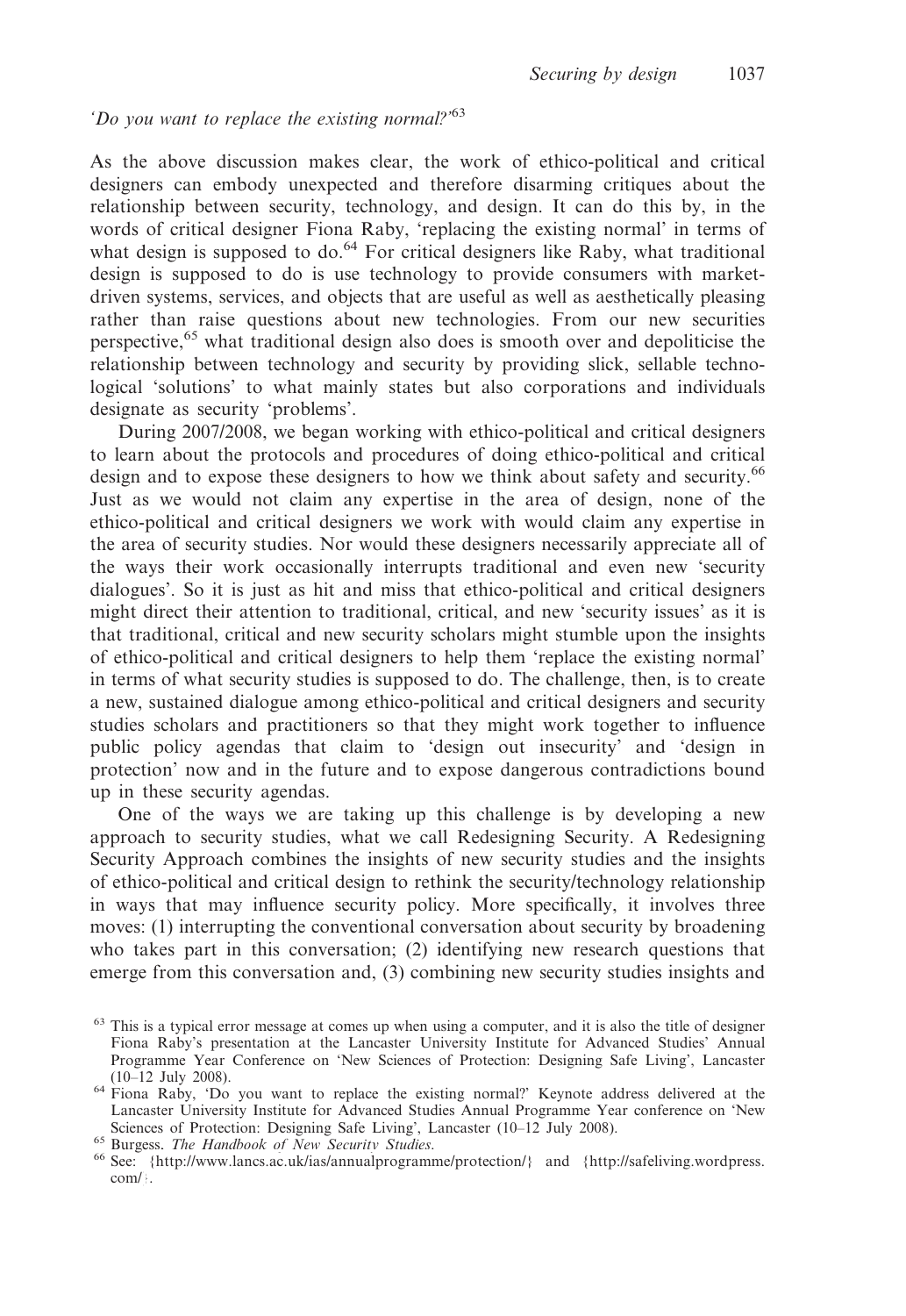ethico-political and critical design practices and research methods/attitudes as a way to explore these new research questions. We will elaborate on each of these moves in turn.

Conversations about security tend to be limited to social/political science academics, government policymakers working directly on security issues, and scientists developing technologies that may be deployed to solve security problems. Occasionally, stakeholders like 'the public' or corporations are included. Our conversation about redesigning security draws upon these and three additional groups  $-$  (1) academics working on critical organisational management, critical science/technology studies, and critical humanities studies; (2) critical policy analysts working for independent public policy Think Tanks and, (3) design practitioners who understand themselves to be doing ethico-politically-motivated design or to be employing 'critical design' methods/attitudes in their practice of design. What these additional conversationalists add are alternative perspectives on what politics is and how it is practiced. These dialogues also broaden the resources we draw upon to re-imagine and therefore rethink what security is, what technology is, what design is, and what the security/technology/design relationship should be, particular on behalf of states and citizens. They do this through references to aspects of the 'real world' that traditional security studies scholars, analysts, and practitioners often neglect and through references to 'other worlds' in film, literature, art, music, and performance.

What is emerging from this refigured conversation are a range of research questions that are markedly different to those found in traditional, critical and new security studies because they require us to rethink security, technology and design separately and together. These questions are:

- 1. What products, services and assemblages are designers, scientists and policymakers imagining and proposing in order to 'design out' insecurity and 'design in' protection'?
- 2. How can we begin to use alternative practices and methods/attitudes such as 'critical design' – to imagine how these new products, services, and systems will be used and (mis)used in the near future and to potentially interrupt and/or redirect these future applications of new technologies?
- 3. What are the ethico-political implications of these attempts to 'design out' insecurity and 'design in protection'?

How we investigate these research questions is by combining new securities insights with ethico-political and critical design methods/attitudes. As our earlier discussion pointed out, a new securities perspective offers a number of insights about the relationships between security and insecurity, security and fear, and security and politics/ethics. One of the mantras of new security studies is that attempts to increase security are often also accompanied by increases in insecurity. At the same time, though, multiplying insecurities can be a policymaking technique (as we've seen in the so-called War on Terror). But it is a policymaking technique that always threatens to get out of hand. This is because the sorts of fears that bubble through all of the contemporary circulatory systems we discussed earlier are explicitly created, directed, containable, and predictable fears *as well as* unexpected, misdirected, uncontainable, and unpredictable fears. All responses to these insecurities and fears – whether we think they make us 'safe' or not – have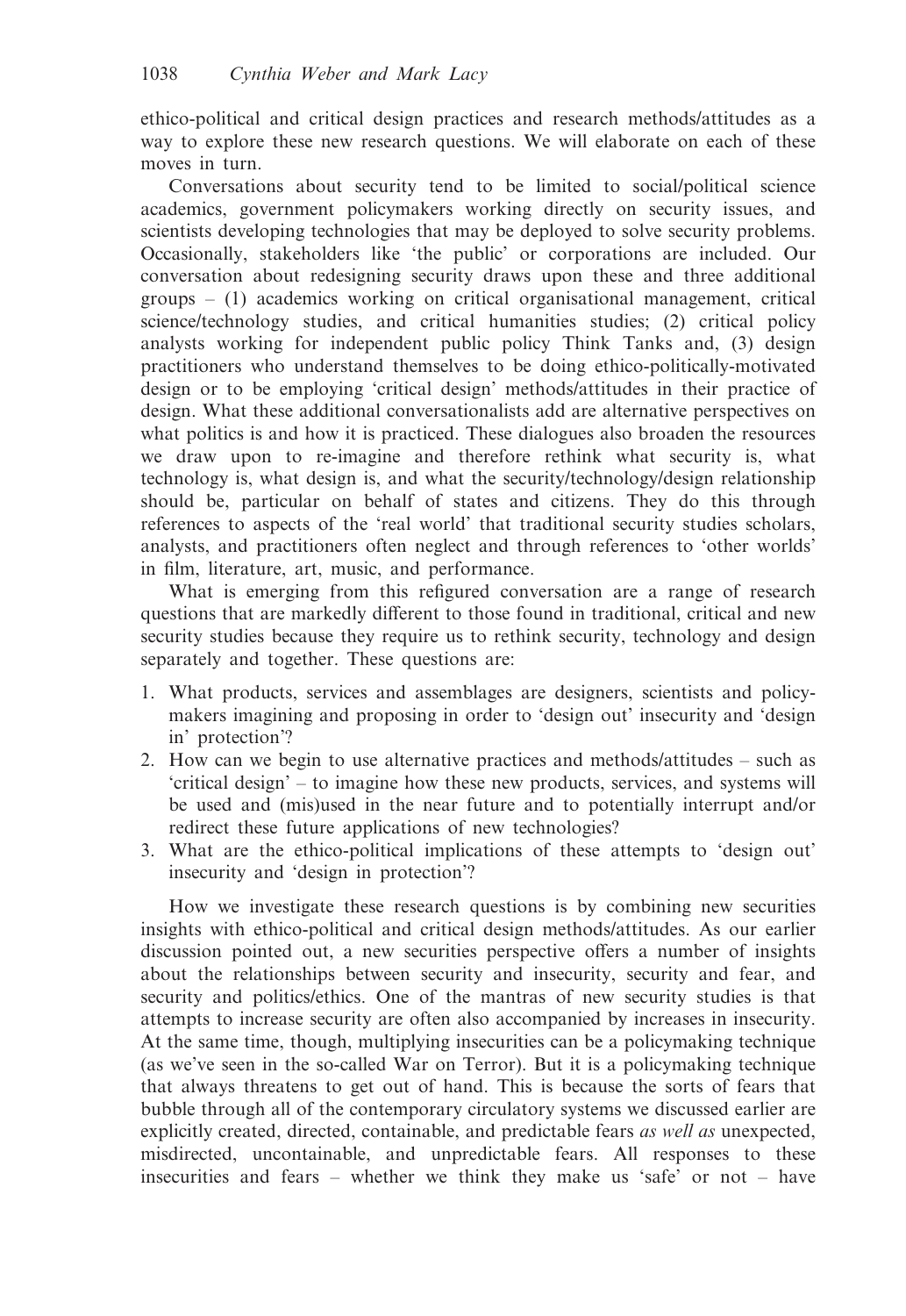ethico-political dimensions that are sometimes difficult to grasp when we are caught up in them (like the sometimes hidden histories of iris scanning technology in airport security 'fast lanes').67

Much of the work of ethico-political and critical designers engages (either explicitly or implicitly) the ethico-political issues circulating through contemporary networks of security and insecurity. What these designers are very good at is making visible the relationships between security and insecurity through the production of material objects (like Casa Segura, the Faraday Chair, and MRI steaks). The reason why these objects are so effective at materialising relationships between security and insecurity (particularly in the realm of science and technology) is because these objects embody paradoxes about the circulation of securities and insecurities through technologies that either exist today (border patrols, electromagnetic waves) or that are being imagined to secure us in the future (Homeland Security blankets).

What we are calling 'ethico-political design' accomplishes its critique of the security/technology/design relationship by proposing self-consciously ethical and political designs that intentionally complicate prevailing knowledge about politics and the values contained in this political knowledge while (usually) offering alternative design solutions and/or ethical choices in the face of these political problems (as Casa Segura does, for example, in relation to the prevailing wisdom and practice of dealing with illegal immigrants). How what designers Anthony Dunne and Fiona Raby call 'critical design' accomplishes its critique of the security/technology/design relationship is by standing outside the prevailing knowledge about design (that design should offer marketable 'solutions' to pre-given 'problems'). From this position, critical designers are able to design objects that are themselves questions about the ethico-political values and biases designed into everyday technologies and their intended uses, as well as questions about the traditional way of doing design. This position also allows critical designers to speculate not only about what appears to be normal in the present but also about what might become normal in the future, especially in relation to new sciences and technologies. And it also allows them to question how what is normal in the present is uncritically projected into the future by corporate (and we would add, state) futurologists.<sup>68</sup> On this point, Dunne and Raby argue,

Corporate [and state] futurologists force-feed us a 'happy-ever-after' portrayal of life where technology is the solution to every problem. There is no room for doubt or complexity in their techno-utopian visions. Everyone is a stereotype, and social and cultural roles remain unchanged. Despite the fact that technology is evolving, the imagined products that feature in their fantasies reassure us that nothing essential will change, everything will stay the same [. . .] The resulting scenarios extend pre-existing reality into the future and so reinforce the *status quo* rather than challenging it.<sup>69</sup>

Rather than buying into these conservative forecasting strategies, Dunne and Raby explore fantastical future scenarios that often have a bleaker quality, what they have sometimes referred to as 'design noir'.<sup>70</sup> Of course, futurists and policymakers

<sup>&</sup>lt;sup>67</sup> Katja Jacobsen, 'Making Design Safe for Living: A Case of Humanitarian Experimentation', Citizenship Studies, 14:1 (2010), pp. 89–103.

<sup>&</sup>lt;sup>68</sup> Peter Schwartz, *Inevitable Surprises: A survival guide for the 21th century* (London: Simon and Schuster, 2003).

<sup>&</sup>lt;sup>69</sup> Dunne and Raby, *Design Noir*, p. 6, parentheses added. <sup>70</sup> Dunne and Raby, *Design Noir*.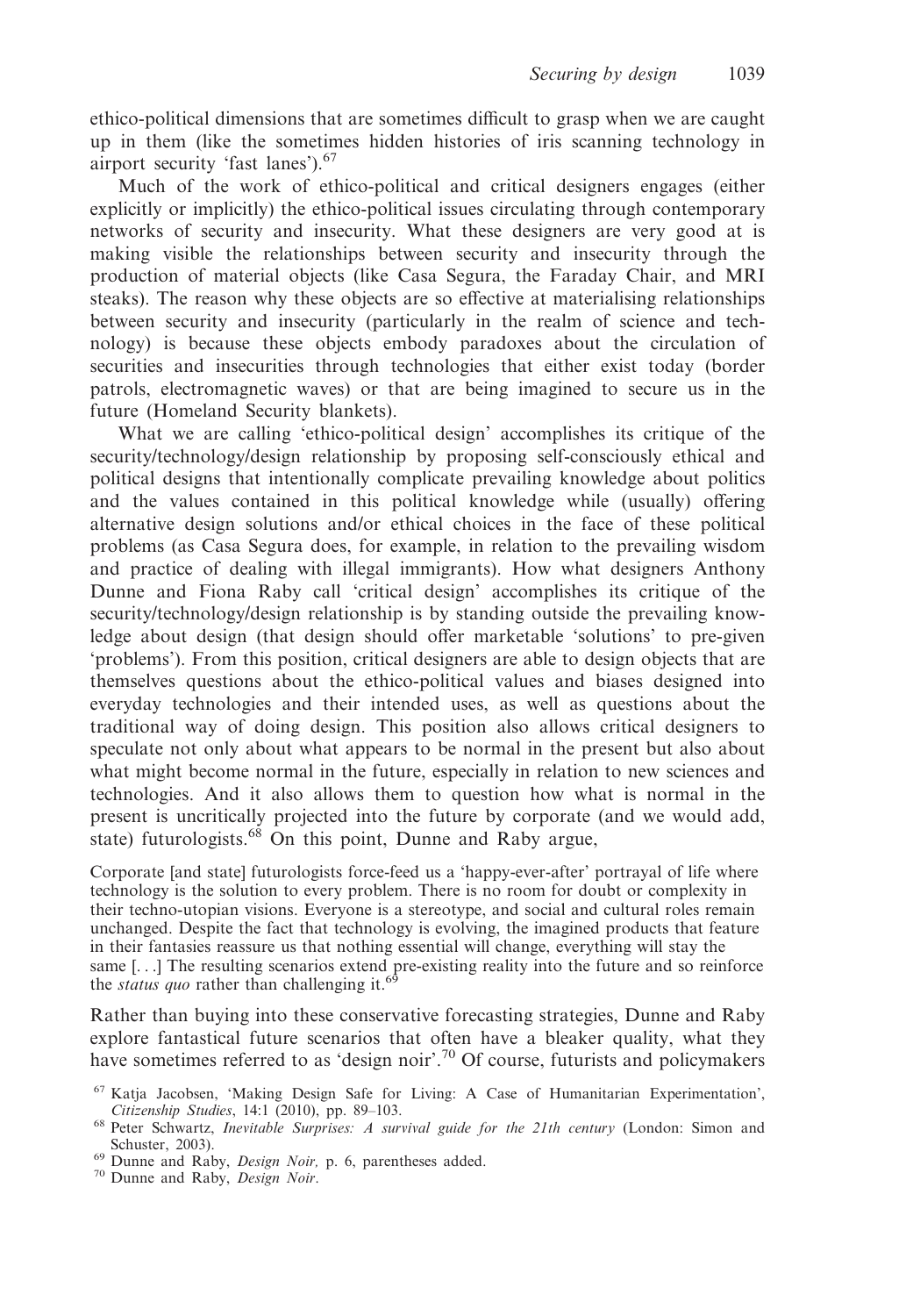concerned with security also often develop bleak scenarios that stress the need for innovation to respond to the 'state of emergency'. Yet what connects the corporate futurists with security futurists is a concern with designing out insecurity through technological innovation. Commenting on this practice, Anthony Dunne explains,

If we limit ourselves to only designing the present then the 'future' will just happen to us, and the one we get will be driven by technology and economics. We need to develop ways of speculating that are grounded in fact yet engage the imagination and allow us to debate different possible futures before they happen. The danger of course is that they become mere fantasies. So the challenge is how to maintain realism. Maybe it is related to the suspension of disbelief that filmmakers make use of. The social and ethical implications of technologies such as biotech and nanotech can only be explored through speculation.71

Unconventional speculation and imagination about the future, then, are among the most important tools of critical designers. But, as Dunne points out, this speculation must be grounded in more than mere fantasy. For this reason, Dunne, Raby and their students in the Royal College of Arts Design Interaction Program work (critically) with top-notch nano – and material scientists, bioengineers, and emerging technologists, with corporations like Microsoft and BT, and with government departments like the Department of Trade and Industry. By ensuring that the science and technology they engage with is on the drawing board (if not already in the marketplace) critical designers 'blur the boundaries between the real and the fictional, so that the conceptual becomes more real and the real is seen as just one limited possibility among many'.72 Indeed, the slippage between the real and the fictional as attempts to secure by design intensify leads to a situation where critical design not only examines the future of our attempts to control and secure life but also creates a sense of anxiety and uncertainty as to what is real and what is fictional in our desire to secure by design, alerting us to our habituation to new innovations in the securitisation of the body and everyday life.

The results of critical design are objects that both fascinate and alienate, thrill and repel, aesthetically please and morally repulse. James King's MRI steaks are a good example of this. And all of this is, of course, intentional. It is what Fiona Raby calls 'the space of dilemma'<sup>73</sup> and what we call 'thinking space'. It is in these sorts of spaces, through some very unexpected encounters with objects, that we might create new opportunities to think again about the security/technology/design relationship.

#### **Conclusion**

Theodor Adorno was concerned with the connections between design, the built environments we live in, and the political. In *Minima Moralia: Reflections on a Damaged Life*, Adorno comments, in an extract that is worth quoting at length:

*Do not knock* – Technology is making gestures precise and brutal, and with them men. It expels from movements all hesitation, deliberation, civility. It subjects them to the

<sup>71</sup> Dunne quoted in David Womack, 'Uncertain Futures: A Conversation with Professor Anthony Dunne', *Think Tank* (21 February 2007), [{http://www.adobe.com/designcenter/thinktank/dunne\\_02.](http://www.adobe.com/designcenter/thinktank/dunne_02.html)<br>html} accessed on 1 July 2009.

<sup>&</sup>lt;sup>72</sup> Dunne and Raby, *Design Noir*, p. 65. <sup>73</sup> Raby, 'Do You Want to Replace the Existing Normal?'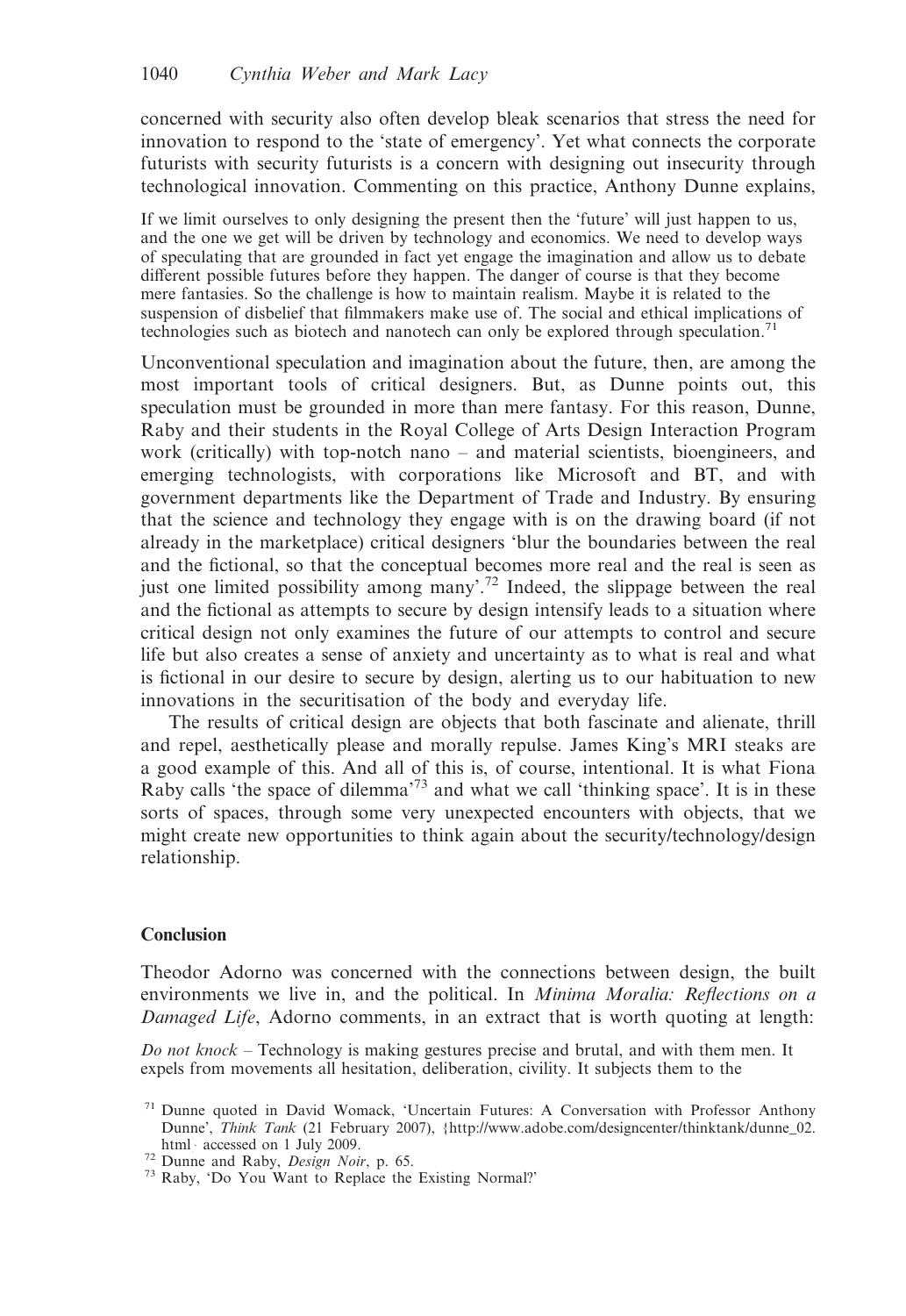implacable, as it were ahistorical demands of objects. Thus the ability is lost, for example, to close a door quietly and discreetly, yet firmly. Those of cars and refrigerators have to be slammed, others have the tendency to snap shut by themselves, imposing on those entering the bad manners of not looking behind them, not shielding the interior of the house which receives them. The new human type cannot be properly understood without awareness of what he is continuously exposed to from the world of things around him, even in his most secret innervations. What does it mean for the subject that there are no more casement windows open, but only sliding frames to shove, no gentle latches but turnable handles, no forecourt, no doorstep before the street, no wall around the garden? And which driver is not tempted, merely by the power of his engine to, to wipe out the vermin of the street, pedestrians, children and cyclists? The movements machines demand of their users already have the violent, hard-hitting, unresting jerkiness of Fascist Maltreatment.<sup>74</sup>

To be sure, the connections Adorno makes between the design of windows, refrigerators, doors and fascism is perhaps overstated. But the point that Adorno is making is an important one. Updating Adorno's concerns, we might ask about today's world: What is the 'new human type' that emerges from worlds where the password is a thumbprint on a biometric border located not just at a border between sovereign nation-states but in a school or a bank or on the surface of an MP3 player? What 'new human type' emerges from worlds in which our 'body armor' is not only knife proof but networked, where we look for the most playful attempts to tag our children, where a designer bicycle helmet is modelled on a futuristic fighter pilot's helmet, where we travel in vehicles designed with a rugged and militaristic aesthetic of protection? Immersed in attempts to secure by design, what type of encounter with the world are we 'new human types' already prepared for? What does this mean for our sense of living with others? And what do future plans for securing by design tell us about our current political fears and desires?

These are the question that a new generation of designers is examining. These are difficult and often disturbing questions to explore, and some of the designs produced to explore these questions themselves have the ability to disturb and unsettle because of how they imagine the realisation and implementation of future technologies. The disturbing nature of critical design work in particular, like that of Dunne and Raby, is intensified by the fact it has been displayed in exhibitions in major museums and galleries that can verge on a celebration of new design solutions to address the insecurities of contemporary life. This point comes through in a *New York Times* review on MoMA's *Design and the Elastic Mind* titled 'The Soul in the New Machines'. In it, Nicolai Ouroussoff celebrates the exhibition, commenting that '[t]he results can be scary, but they may also hold the key to paradise'.75 In an obvious reference to the section that showcases the work of Dunne and Raby and their students, the critic writes, 'If the show has a weakness, it's when it introduces artsy expressions of futuristic societies that tend to be technologically crude: images of heavy plastic tubes that potential sexual mates can use to sniff each other, for example, or robots that refuse to respond until they are lavished with affection.<sup>76</sup>

As this review suggest, amidst all the wonderful design solutions to make life better, the work on 'design for debate' can appear to be out of place. Yet this

[{http://www.nytimes.com/2008/02/22/arts/design/22elas.html}](http://www.nytimes.com/2008/02/22/arts/design/22elas.html) accessed on 1 July 2009. <sup>76</sup> Ouroussoff, 'The Soul in the New Machines'.

<sup>74</sup> Theodor Adorno, *Minima Moralia: Reflections on A Damaged Life* (London: Verso, 2005), p. 19. <sup>75</sup> Nicolai Ouroussoff, 'The Soul in the New Machines', *The New York Times* (22 February 2008),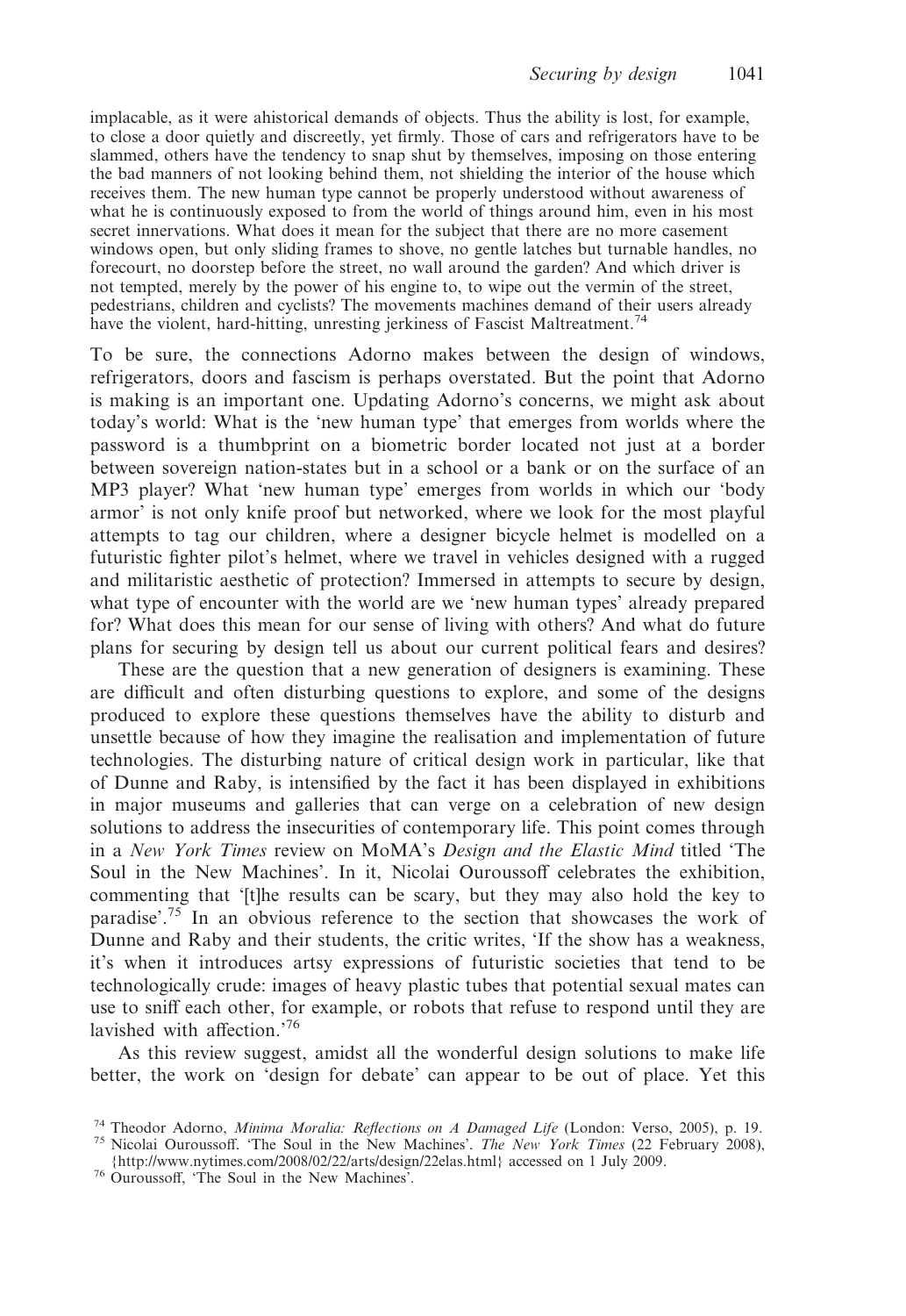

Image 4. *Photograph taken by Mark Lacy at Venezia Santa Lucia train station in April 2009.*

is precisely what makes this work so powerful. For its very purpose is to show how the future will exceed mainstream forecasts about how technology can be mobilised to solve human problems. It does this by revealing a disturbing 'otherness' that lurks within technology and our uses of it and that reminds us that rapid technological changes rarely unfold in linear, predictable fashions that can be controlled by humans. Instead, it underscores how technology changes not only our senses of security and insecurity, but our sense of self, pointing toward 'new human types' that might be generated from human/technology interactions.

This work has important implications for security agendas that attempt to secure by design. For by making tangible the limits of human control and technological progress, critical designs reminds us of the limits of policy agendas that promise to 'design out insecurities' and 'design in protection'. What's more, critical designs shows how designers potentially figure so crucially in transforming unpalatable, untested technologies into palatable, reassuring design solutions. In so doing, critical designs alert us to how designs and designers can be co-opted and put in the service of states and corporations by, for example, designing more acceptable and tasteful forms of control that can be integrated into our daily lives as designs for 'safe living' and by designing 'new human types' who more easily accept emerging forms of control.

Our goal in proposing a Redesigning Security Approach to an exploration of the security/technology/design relationship is to combine the 'very concrete and